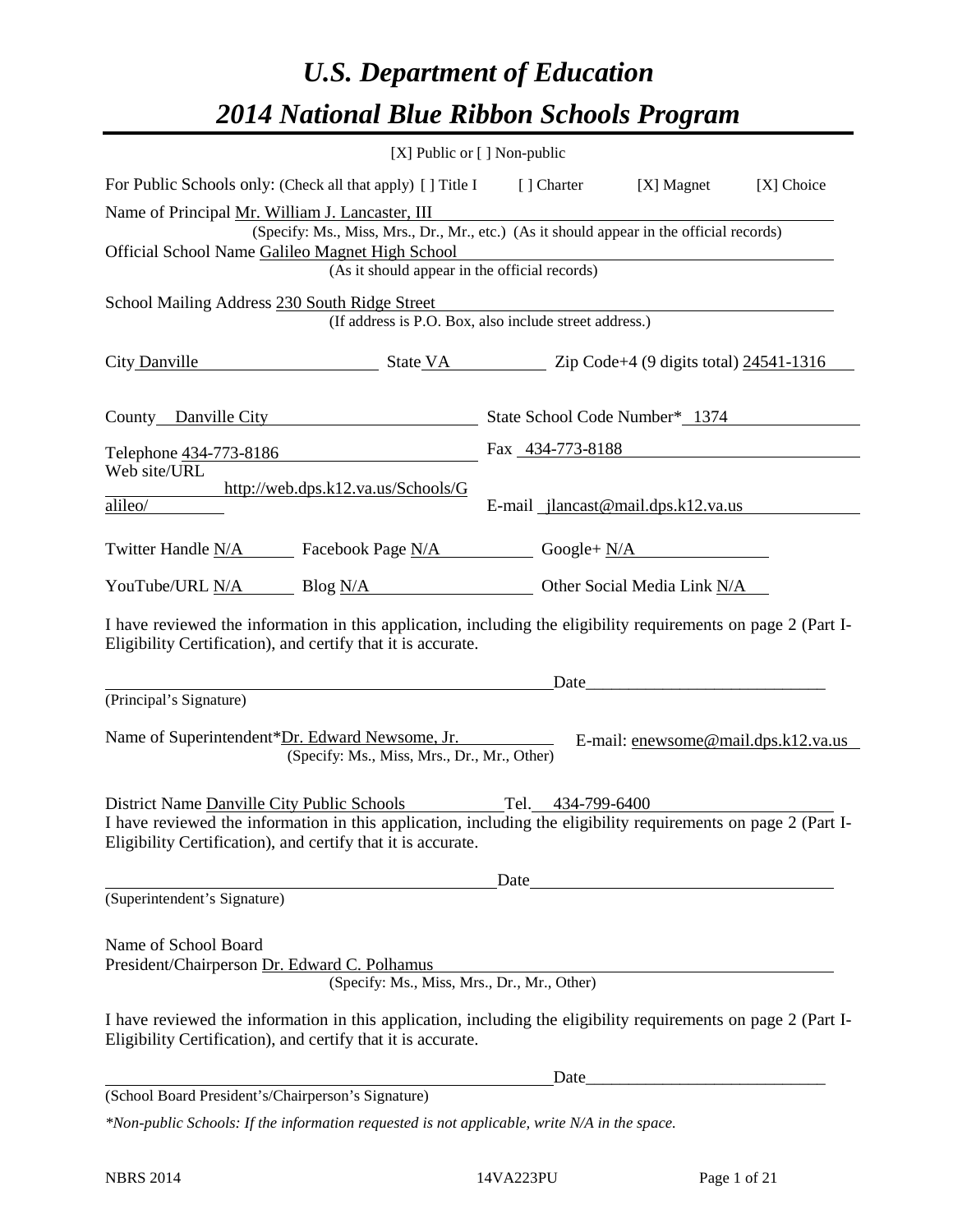# **Include this page in the school's application as page 2.**

The signatures on the first page of this application (cover page) certify that each of the statements below concerning the school's eligibility and compliance with U.S. Department of Education, Office for Civil Rights (OCR) requirements is true and correct.

- 1. The school configuration includes one or more of grades K-12. (Schools on the same campus with one principal, even a K-12 school, must apply as an entire school.)
- 2. The school has made its Annual Measurable Objectives (AMOs) or Adequate Yearly Progress (AYP) each year for the past two years and has not been identified by the state as "persistently dangerous" within the last two years.
- 3. To meet final eligibility, a public school must meet the state's AMOs or AYP requirements in the 2013-2014 school year and be certified by the state representative. Any status appeals must be resolved at least two weeks before the awards ceremony for the school to receive the award.
- 4. If the school includes grades 7 or higher, the school must have foreign language as a part of its curriculum.
- 5. The school has been in existence for five full years, that is, from at least September 2008 and each tested grade must have been part of the school for the past three years.
- 6. The nominated school has not received the National Blue Ribbon Schools award in the past five years: 2009, 2010, 2011, 2012, or 2013.
- 7. The nominated school has no history of testing irregularities, nor have charges of irregularities been brought against the school at the time of nomination. The U.S. Department of Education reserves the right to disqualify a school's application and/or rescind a school's award if irregularities are later discovered and proven by the state.
- 8. The nominated school or district is not refusing Office of Civil Rights (OCR) access to information necessary to investigate a civil rights complaint or to conduct a district-wide compliance review.
- 9. The OCR has not issued a violation letter of findings to the school district concluding that the nominated school or the district as a whole has violated one or more of the civil rights statutes. A violation letter of findings will not be considered outstanding if OCR has accepted a corrective action plan from the district to remedy the violation.
- 10. The U.S. Department of Justice does not have a pending suit alleging that the nominated school or the school district as a whole has violated one or more of the civil rights statutes or the Constitution's equal protection clause.
- 11. There are no findings of violations of the Individuals with Disabilities Education Act in a U.S. Department of Education monitoring report that apply to the school or school district in question; or if there are such findings, the state or district has corrected, or agreed to correct, the findings.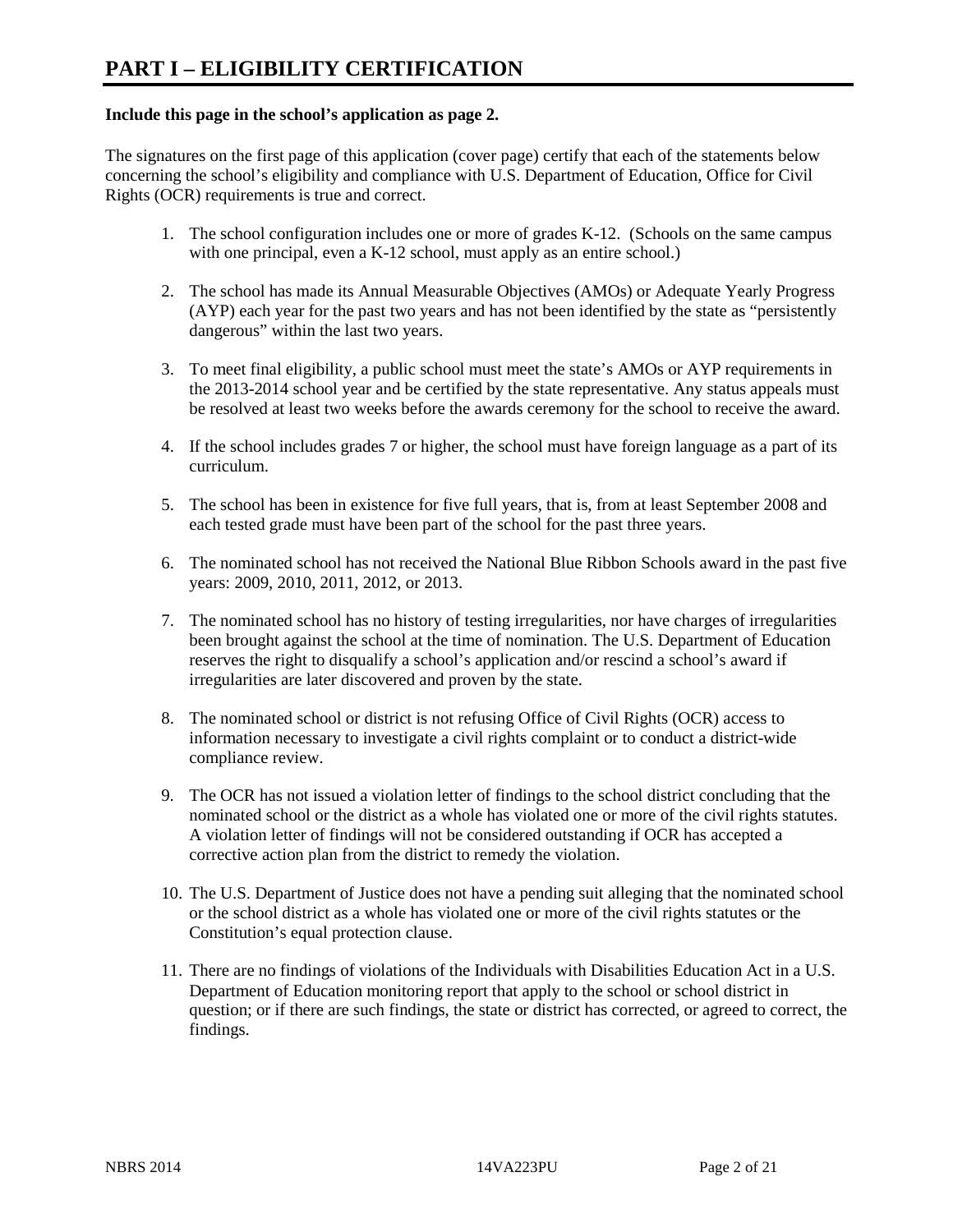# **PART II - DEMOGRAPHIC DATA**

### **All data are the most recent year available.**

**DISTRICT** (Question 1 is not applicable to non-public schools)

| -1. | Number of schools in the district<br>(per district designation): | $6$ Elementary schools (includes K-8)<br>2 Middle/Junior high schools |  |
|-----|------------------------------------------------------------------|-----------------------------------------------------------------------|--|
|     |                                                                  | 3 High schools                                                        |  |
|     |                                                                  | $0 K-12$ schools                                                      |  |

11 TOTAL

**SCHOOL** (To be completed by all schools)

- 2. Category that best describes the area where the school is located:
	- [X] Urban or large central city
	- [ ] Suburban with characteristics typical of an urban area
	- [ ] Suburban
	- [ ] Small city or town in a rural area
	- [ ] Rural
- 3. 3 Number of years the principal has been in her/his position at this school.
- 4. Number of students as of October 1 enrolled at each grade level or its equivalent in applying school:

| Grade                           | # of         | # of Females | <b>Grade Total</b> |
|---------------------------------|--------------|--------------|--------------------|
|                                 | <b>Males</b> |              |                    |
| <b>PreK</b>                     | 0            | 0            | $\Omega$           |
| K                               | 0            | 0            | 0                  |
| $\mathbf{1}$                    | 0            | 0            | 0                  |
| $\overline{2}$                  | 0            | 0            | 0                  |
| 3                               | 0            | 0            | 0                  |
| 4                               | 0            | 0            | 0                  |
| 5                               | 0            | 0            | 0                  |
| 6                               | 0            | 0            | 0                  |
| 7                               | 0            | 0            | 0                  |
| 8                               | 0            | 0            | 0                  |
| 9                               | 19           | 36           | 55                 |
| 10                              | 29           | 40           | 69                 |
| 11                              | 18           | 23           | 41                 |
| 12                              | 24           | 25           | 49                 |
| <b>Total</b><br><b>Students</b> | 90           | 124          | 214                |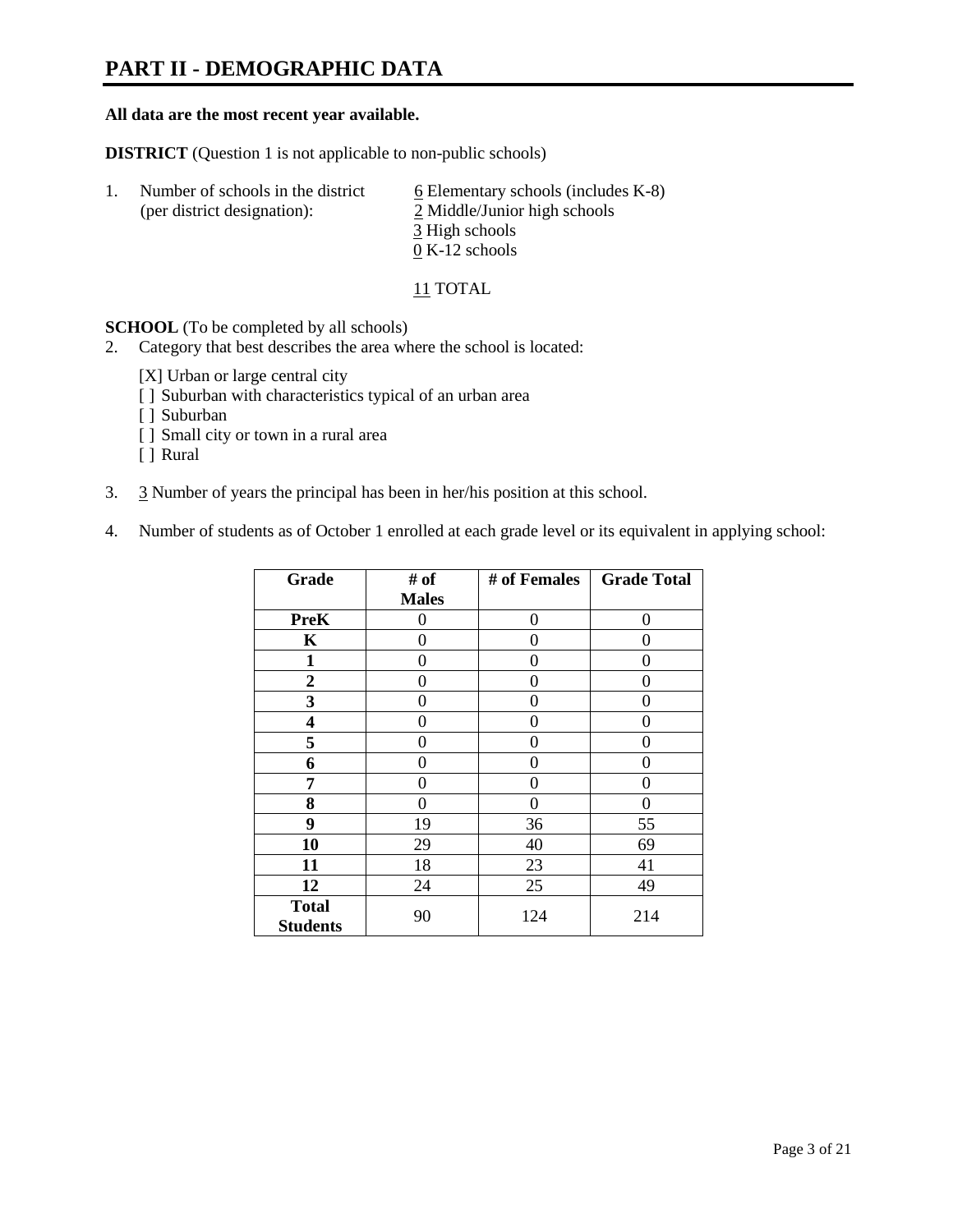the school: 1 % Asian

5. Racial/ethnic composition of  $\qquad \qquad \underline{0}$  % American Indian or Alaska Native 43 % Black or African American 7 % Hispanic or Latino 0 % Native Hawaiian or Other Pacific Islander 49 % White 0 % Two or more races **100 % Total**

(Only these seven standard categories should be used to report the racial/ethnic composition of your school. The Final Guidance on Maintaining, Collecting, and Reporting Racial and Ethnic Data to the U.S. Department of Education published in the October 19, 2007 *Federal Register* provides definitions for each of the seven categories.)

6. Student turnover, or mobility rate, during the 2012 - 2013 year: 5%

This rate should be calculated using the grid below. The answer to (6) is the mobility rate.

| <b>Steps For Determining Mobility Rate</b>         | <b>Answer</b> |
|----------------------------------------------------|---------------|
| (1) Number of students who transferred to          |               |
| the school after October 1, 2012 until the         | 5             |
| end of the school year                             |               |
| (2) Number of students who transferred             |               |
| <i>from</i> the school after October 1, 2012 until | 5             |
| the end of the 2012-2013 school year               |               |
| (3) Total of all transferred students [sum of      | 10            |
| rows $(1)$ and $(2)$ ]                             |               |
| (4) Total number of students in the school as      | 214           |
| of October 1                                       |               |
| (5) Total transferred students in row (3)          | 0.047         |
| divided by total students in row (4)               |               |
| $(6)$ Amount in row $(5)$ multiplied by 100        |               |

7. English Language Learners (ELL) in the school:  $0\%$ Number of non-English languages represented:  $0$ 

Specify non-English languages: N/A

0 Total number ELL

8. Students eligible for free/reduced-priced meals: 50 %

Total number students who qualify: 108

If this method is not an accurate estimate of the percentage of students from low-income families, or the school does not participate in the free and reduced-priced school meals program, supply an accurate estimate and explain how the school calculated this estimate.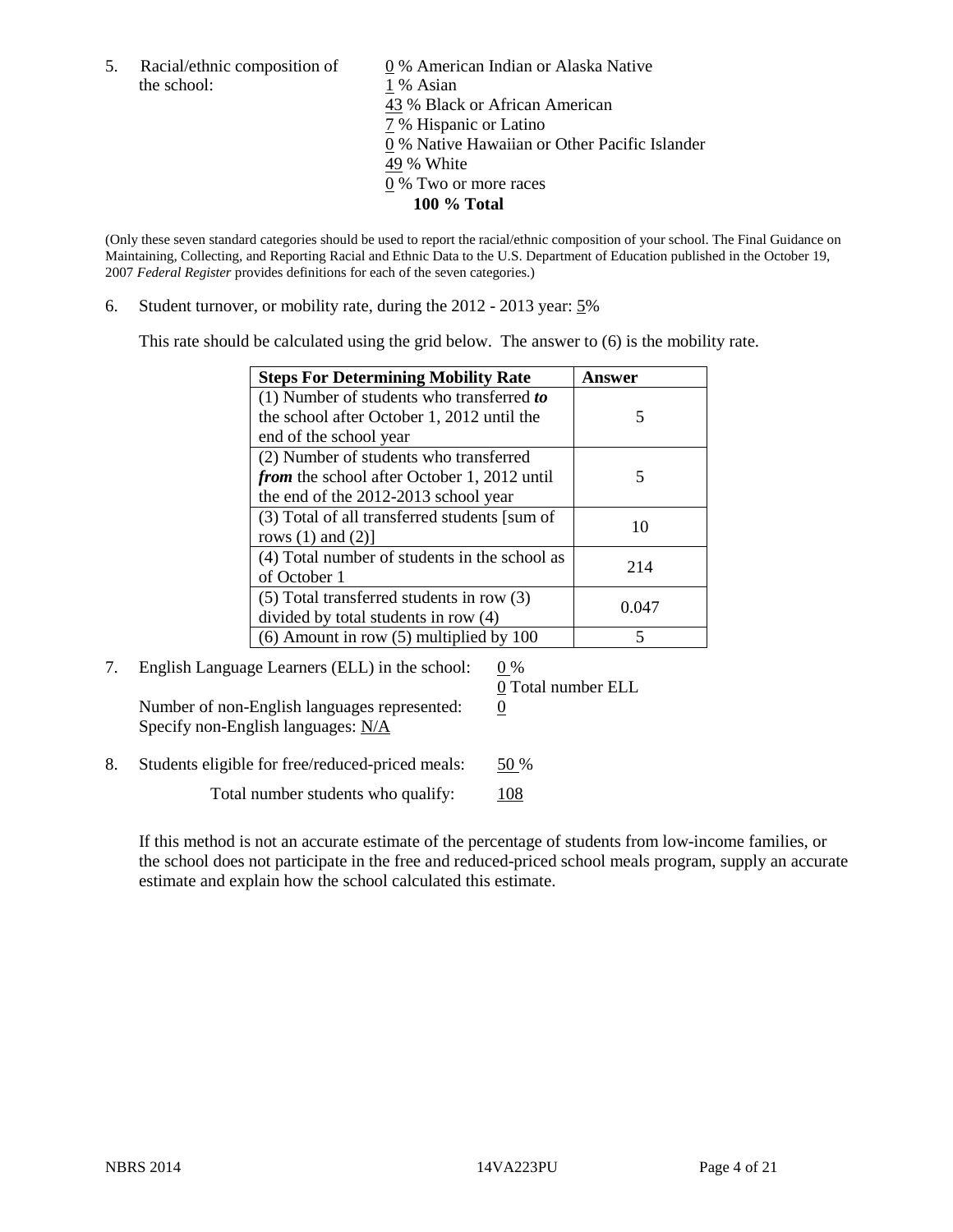10 Total number of students served

Indicate below the number of students with disabilities according to conditions designated in the Individuals with Disabilities Education Act. Do not add additional categories.

| 1 Autism                | 0 Orthopedic Impairment                 |
|-------------------------|-----------------------------------------|
| 0 Deafness              | 5 Other Health Impaired                 |
| 0 Deaf-Blindness        | 4 Specific Learning Disability          |
| 0 Emotional Disturbance | 0 Speech or Language Impairment         |
| 0 Hearing Impairment    | 0 Traumatic Brain Injury                |
| 0 Mental Retardation    | 0 Visual Impairment Including Blindness |
| 0 Multiple Disabilities | 0 Developmentally Delayed               |
|                         |                                         |

10. Use Full-Time Equivalents (FTEs), rounded to nearest whole numeral, to indicate the number of personnel in each of the categories below:

|                                       | <b>Number of Staff</b> |
|---------------------------------------|------------------------|
| Administrators                        |                        |
| Classroom teachers                    | 13                     |
| Resource teachers/specialists         |                        |
| e.g., reading, math, science, special |                        |
| education, enrichment, technology,    |                        |
| art, music, physical education, etc.  |                        |
| Paraprofessionals                     |                        |
| Student support personnel             |                        |
| e.g., guidance counselors, behavior   |                        |
| interventionists, mental/physical     |                        |
| health service providers,             |                        |
| psychologists, family engagement      |                        |
| liaisons, career/college attainment   |                        |
| coaches, etc.                         |                        |
|                                       |                        |

11. Average student-classroom teacher ratio, that is, the number of students in the school divided by the FTE of classroom teachers, e.g.,  $22:1$  16:1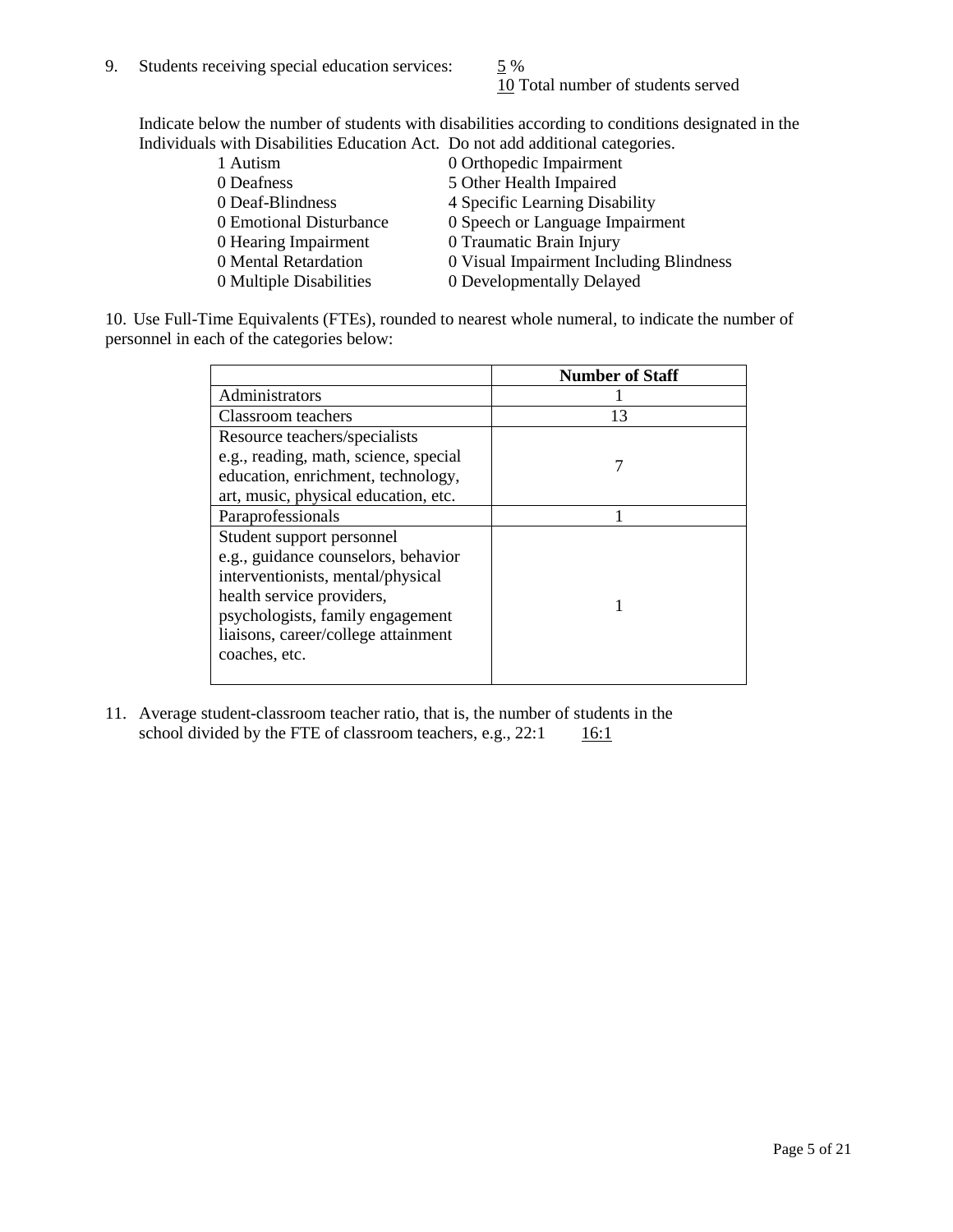12. Show daily student attendance rates. Only high schools need to supply yearly graduation rates.

| <b>Required Information</b> | 2012-2013 | 2011-2012 | 2010-2011 | 2009-2010 | 2008-2009 |
|-----------------------------|-----------|-----------|-----------|-----------|-----------|
| Daily student attendance    | 96%       | 92%       | 93%       | 93%       | 95%       |
| High school graduation rate | 98%       | 96%       | 97%       | 98%       | 98%       |

# 13. **For schools ending in grade 12 (high schools)**

Show percentages to indicate the post-secondary status of students who graduated in Spring 2013

| <b>Post-Secondary Status</b>                  |     |
|-----------------------------------------------|-----|
| Graduating class size                         | 62  |
| Enrolled in a 4-year college or university    | 47% |
| Enrolled in a community college               | 45% |
| Enrolled in career/technical training program | 3%  |
| Found employment                              | 0%  |
| Joined the military or other public service   | 3%  |
| <b>Other</b>                                  | 2%  |

14. Indicate whether your school has previously received a National Blue Ribbon Schools award.  $Yes$  No  $X$ 

If yes, select the year in which your school received the award.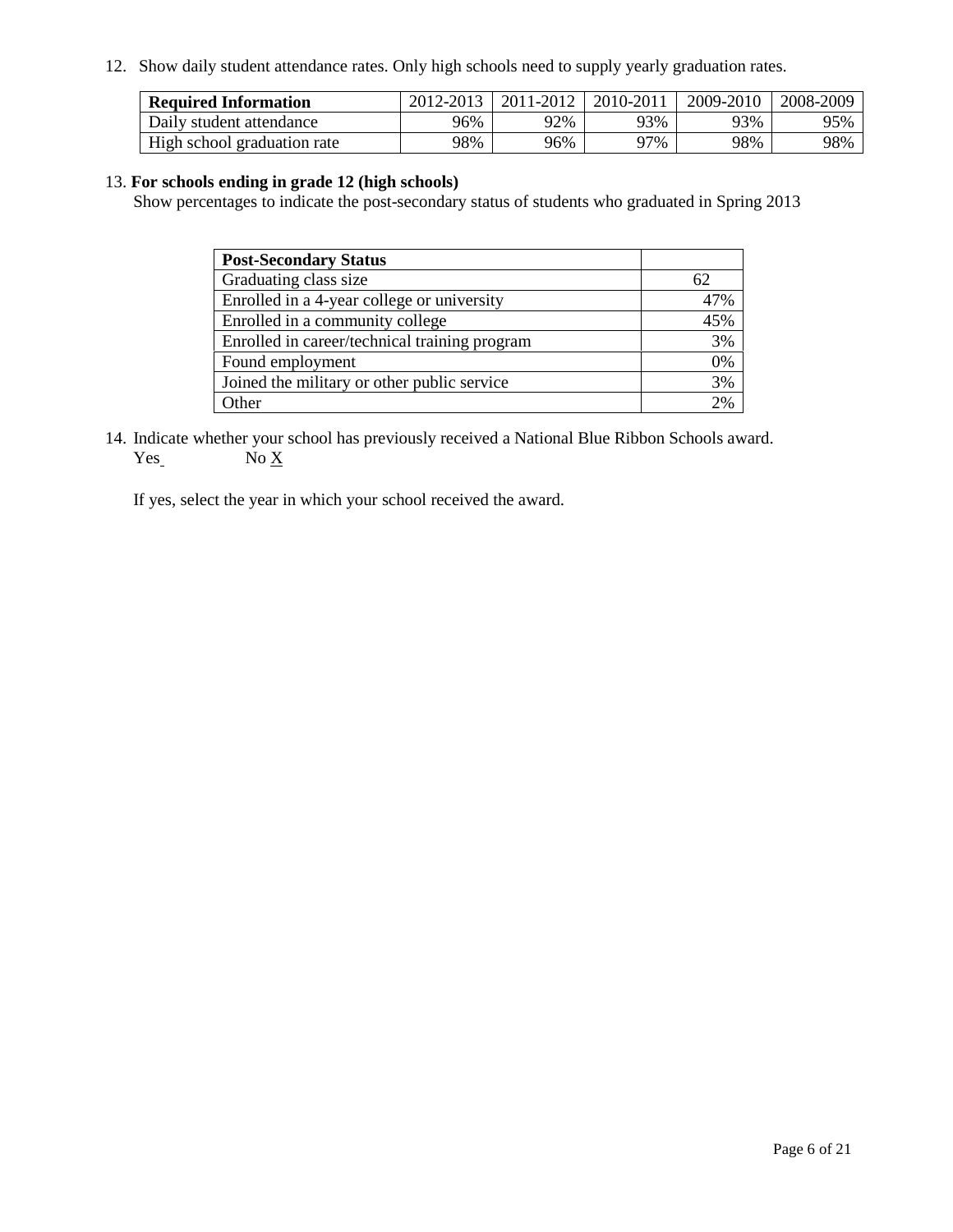# **PART III – SUMMARY**

Galileo Magnet High School was opened in the fall of 2002 and is housed in a former vacant department store building. The empty building is indicative of the hard times Danville has undergone as it transitions from its heyday as a tobacco and textile town to trying to compete in the 21st century. By 2009, the Danville-MSA had an overall poverty rate of 21% and the Danville region has the highest metropolitan unemployment rate in Virginia. Since 2000, Danville has lost 11% of its population and been forced to close three elementary and one middle school. However, during this period of transformation Galileo Magnet High School has maintained a standard of excellence for the students of Danville.

Galileo's founding mission statement is still relevant as the school celebrates its twelfth year of existence. It reads, "Galileo Magnet High School, in partnership with family and community, will provide to all students a balanced, diverse, and challenging education experience that emphasizes individual responsibility in a global society. Through the integration of academics, strand classes, and technology, students will have the opportunity to develop the skills needed to enter the workforce of the 21st century." This mission statement can more aptly be summarized in the school's motto which is simple, "Global Competition Starts Here!" Our students are taught to take individual responsibility for their learning because they not only compete with students in neighboring divisions but with students internationally for both admission to academic institutions and future careers.

Our 214 students are a mix from the city's two middle schools, several local private schools, tuition students from neighboring counties, and students coming to public school from a home school setting. We are a school of choice for city residents with students selecting Galileo versus our district's other large comprehensive high school. Our student body is almost evenly split between White and African American students; however, our diversity has increased as Hispanic and Asian students now make up almost 10% of the student body. As expected from the current economic state, 50% of the students are eligible for free or reduced lunch.

Galileo Magnet High School has received various accolades both within the state and nationally. Last year, Galileo was ranked as one of the nation's best high schools by Newsweek, US News and World Report, and The Washington Post. In 2009, the U.S. Department of Education published a document entitled Successful Magnet High Schools: Innovation in Education, which recognized Galileo as one of the eight most successful magnet schools in the nation at that time. Galileo Magnet has also received the VIP Excellence Award from the Virginia State Board of Education.

Although Virginia's state accountability system has undergone significant revisions and updates to increase rigor in recent years, Galileo consistently exceeds all state and federal guidelines. Galileo has always met federal AYP and AMO targets. Last year, over 90% of all students either earned advanced or proficient scores in English, science, math and history. Additionally, 90% of all students in Gap Group 1 (Students with Disabilities, English Language Learners, and Economically Disadvantaged Students) and 95% of students in Gap Group 2 (African American Students) passed all required state exams.

This success can be attributed to our demanding curriculum and excellent faculty. We strive to prepare all students to be ready for International Baccalaureate, Advanced Placement, or dual enrollment classes during their junior and senior years. Our main focus is preparation for the International Baccalaureate Diploma Programme where our students regularly score above the world average in biology, psychology, and Spanish. Besides participation in IB, we have students selected for our regional Governor's School and our newly created regional Academy for Engineering and Technology. Our students also have the opportunity to complete one of three strands, which are elective concentrations in a specific discipline. The strands in Advanced Biotechnology, Advanced Publications, or Advanced Communications and Networking, expose our students to in-depth exploration of a chosen field.

Although brief, Galileo has a strong history of service and excellence outside of the classroom. Students serve on local political advisory boards, volunteer in numerous organizations (such as TOPSoccer for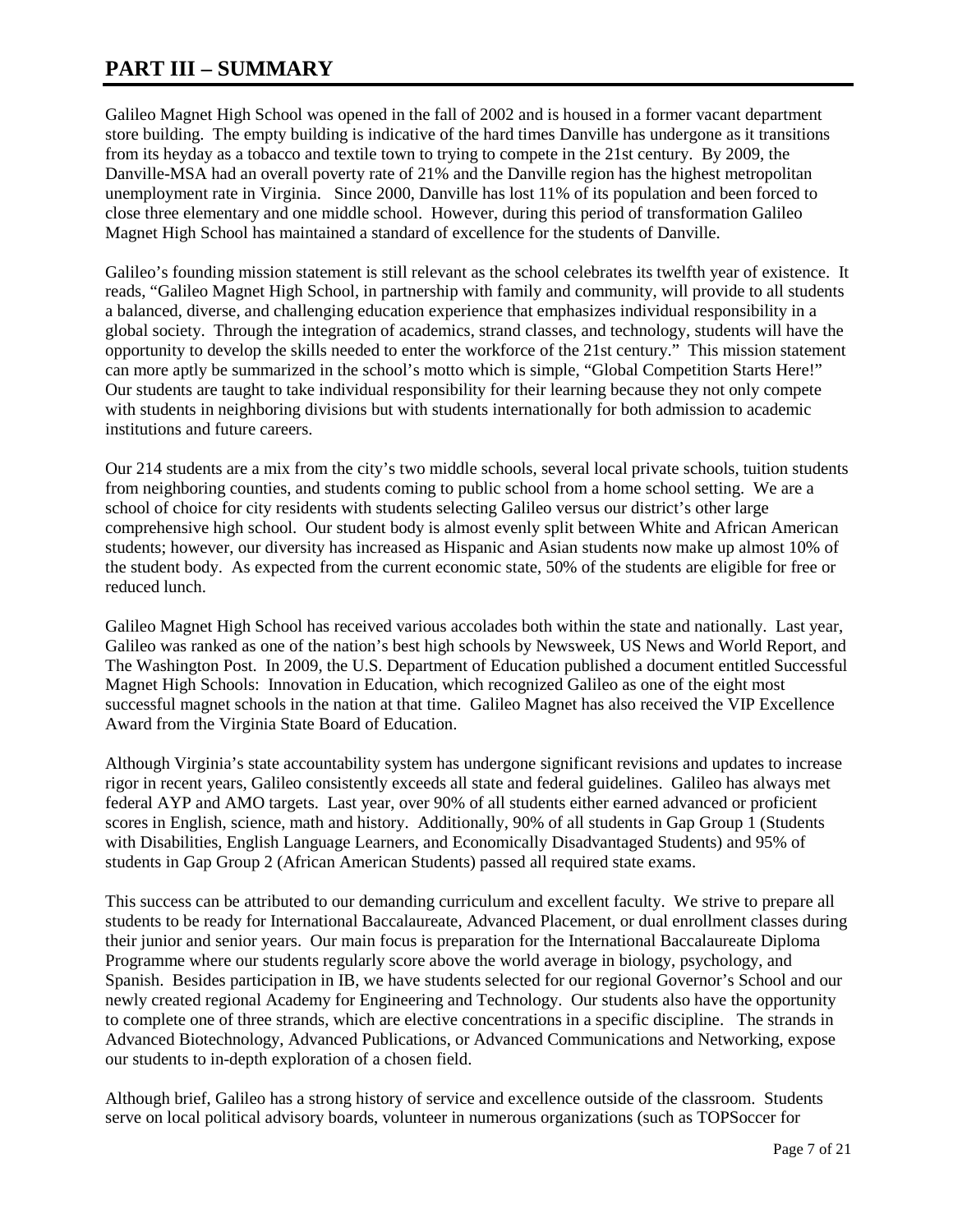students with physical or mental needs or the Danville Area Humane Society), and participate in active school clubs (such as BETA, SCA, Roots & Shoots, FIRST Robotics and Junior Engineering and Technology Society). We are active in the Virginia High School League in both athletics and academics. Our school publications have won first place in the VHSL for both yearbook and creative writing. Additionally, we have qualified for regional competition in forensics, theatre, and cross-country.

Galileo Magnet High School strives to ensure that our students will be prepared for life after high school and that they will be competitive in their chosen college or career path. At Galileo Magnet High School it is simple, "Global Competition Starts Here!"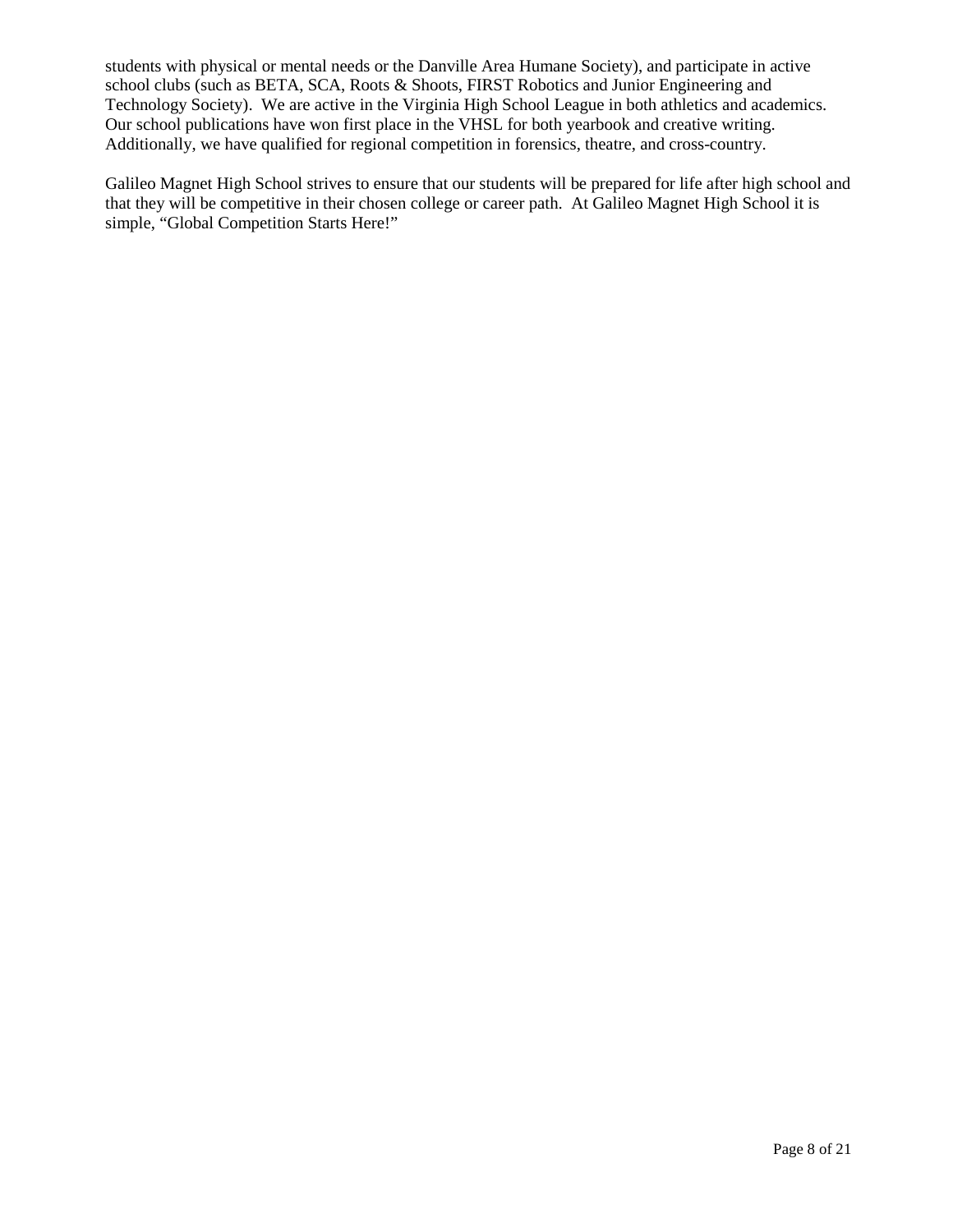# **1. Assessment Results:**

a) Virginia's accountability system is based on twelve end-of-course tests aligned to measure success on Virginia's curriculum, known as the Standards of Learning (SOL). The twelve end-of-course tests are broken into the following subject areas:

- 2 cumulative English tests Reading and Writing (taken at the completion of English 11)
- 3 subject specific math tests Algebra I, Algebra II, and Geometry
- 3 subject specific science tests Earth Science, Biology, and Chemistry
- 4 subject specific history tests World History I, World History II, World Geography, and Virginia and United States History

The state tests are scored on a 0 to 600 scale with the following score ranges:

- $\bullet$  0 to 399 Fail/ Does Not Meet
- $\bullet$  400 to 499 Pass/ Proficient
- 500 to 600 Pass/ Advanced or Advanced /College Path for Algebra II

The Virginia SOL's recently completed a revision to all tested areas for increased rigor. In addition to a higher level of questioning, the tests now include Technology Enhanced items that ask students to arrange items in a sequence, select multiple right answers, and to answer fill in the blank items. The purpose is to move passed basic multiple choice knowledge based items to more application based questions.

In this new testing environment, Galileo Magnet High School has continued to outperform state accreditation requirements. Virginia requires a 75% pass rate for english reading and writing and a 70% pass rate on all tests given in mathematics, history, and science. On the 2013-2014 Department of Education Report Card, Galileo students obtained the following pass rates:

- English  $98\%$
- Mathematics 91%
- History  $93\%$
- Science  $90\%$

b) In reviewing the performance trends in our data, several small anomalies are noticed and one disclaimer should be mentioned. The disclaimer is that due to our small student body the percent rates may seem to jump either positively or negatively in a few areas but this is due to the performance of one or two individuals. We see this as a true strength at Galileo because the value of every single student must be remembered.

The first anomaly is a 10% dip in our Mathematics scores to 82% during the 2011-2012 school year from the previous year's 92%. This was the first year the updated mathematics standards were implemented and assessed. Further analysis shows that in the subsequent year, 2012-2013, our scores rebounded back to 91%. This is due to the diligence of our teachers to ensure our taught curriculum aligned with the new written and assessed curriculum. Additionally, there was directed focus in increasing the rigor in the classroom to match the newly assessed curriculum which shifted from more basic computations to enhanced technology questions that assessed the student's ability to apply the mathematical concepts being taught.

The second noticeable trend is a decrease in the percentage of students scoring at Advanced rates on the SOL's. Again, this can be traced back to the state updating the rigor in both the written and assessed Standards of Learning. For example, the percent pass rates for reading have fluctuated from 95% to 99% in the years from 2008-2009 to 2011-2012 and the percentage of those scores in the Advanced range fluctuated from 47% to 62% during the same time. A striking difference is noted in the 2012-2013 test cycle. The pass rate remained high at 98%; however, the Advanced percent plummeted to only 7%. It is a testament to NBRS 2014 223PU Page 9 of 21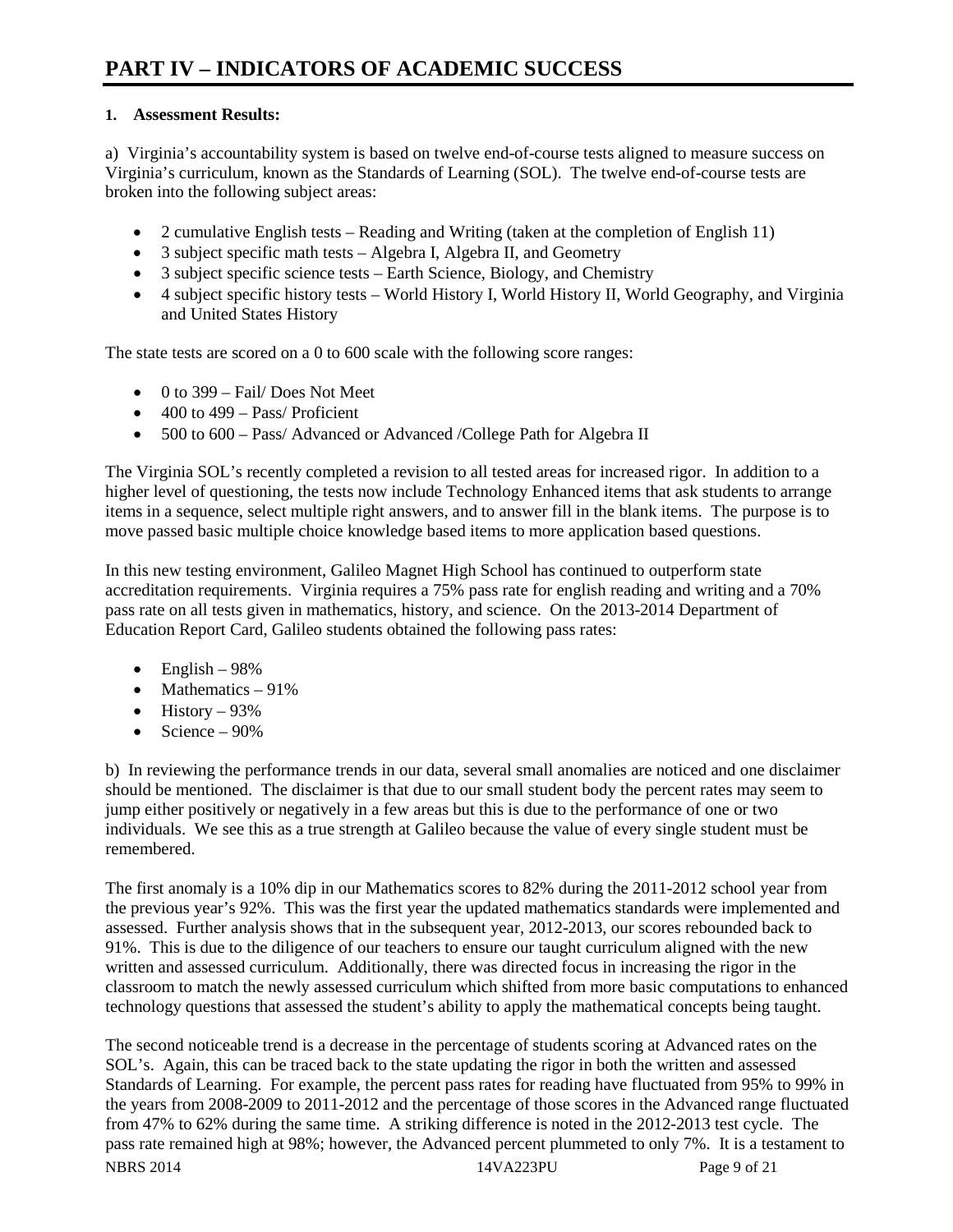the English department that they were able to keep our Proficient pass rates at such a high level when the majority of the state experienced a severe testing dip. I am confident that if given enough time we will see these scores rebound.

One positive trend in our assessment data is the performance of our subgroups. Depending on the year, our various subgroups have exceeded the performance of their white peers. In the most recent mathematics testing cycle, Gap Group 1 students (SPED, ELL, and Economically Disadvantaged Students) trailed the performance of All Students by 1%, while Gap Group 2 students (African American Students) beat their peers by 4%. In English, the results were similar. Gap Group 1 students trailed All Students by 2% and Gap Group 2 students trailed All Students by 3%. The elimination of a noticeable "Achievement Gap" goes straight to the dedication of our teachers. They are available to provide support outside of the normal school day and strive to teach the unique individual sitting in their classrooms to the best of their ability.

# **2. Using Assessment Results:**

The state produces several useful Organization Reports following the administration of each SOL testing window that provides a wealth of useful information. The first is the Student Performance by Question - Summary Report by School document. In this report it shows a description of the question asked in each reporting category and the percentage correct by school and division. While not providing the exact question we can at least understand the verbs being used on each particular topic. This information has been invaluable as we adapt to the new testing standards. We then look for trends and deficiencies in either what the students are being asked to do with the information or topics where we performed weakly. This information is then used the next semester to modify pacing to give additional time to weak areas or to implement daily lessons to drill skills in the classroom. Another useful document is the Analysis of Subgroup Performance Report by School. This document breaks down SOL assessment results by various subgroups to ensure that no particular group is deficient in any particular reporting category. In Virginia, a high school student who is passing the course but earns a failing score in the range of 375 to 399 is allowed to take an expedited retake after remediation. The Student Detail Report provides basic information about the testing session just completed and the reporting category where the student is weak. Our teachers are given this document as soon as the first testing session is completed to begin remediation immediately. This practice has allowed students to learn the information while it is still fresh in their minds from the previous testing session.

As good as the state reports are, the most valuable information comes from formative and summative assessments while learning is taking place. Several of our teachers have embraced a modified "standards based" approach for grading in their classrooms. In this system the only grades that count toward their final classroom average are the summative assessments given at the end of a chapter or unit. This communicates clear information to the parents because it prevents a student's grades from being inflated from homework and classroom assignments. A standards based approach shifts the responsibility for learning to the student because under a traditional grading system a poor test grade that reflects lack of content mastery could be ignored by both the teacher and student because the student's overall grade is sufficient. Both would simply move on to the next topic without the student learning the information; however, this is not possible if your only grades are based on demonstrating mastery. Another crucial aspect of this system is the ability to retest. The most important factor is not that a student learned the information by a particular calendar day; rather, that they master the information. Again shifting responsibility back to the student, who may only retest after completing any missing assignments and homework or if they have completed everything, demonstrating that they have prepared for the retest.

# **3. Sharing Lessons Learned:**

A large number of faculty and staff at Galileo High School share ideas not only among members of the school, but also with students throughout the city and state. Because of the uniqueness of several of the courses offered here, with the help of additional educational opportunities, teachers (science teachers involved with the biotechnology coursework) have been able to write unique and original curriculum lessons that were then shared with staff at Virginia Tech. Additional workshops conducted by our science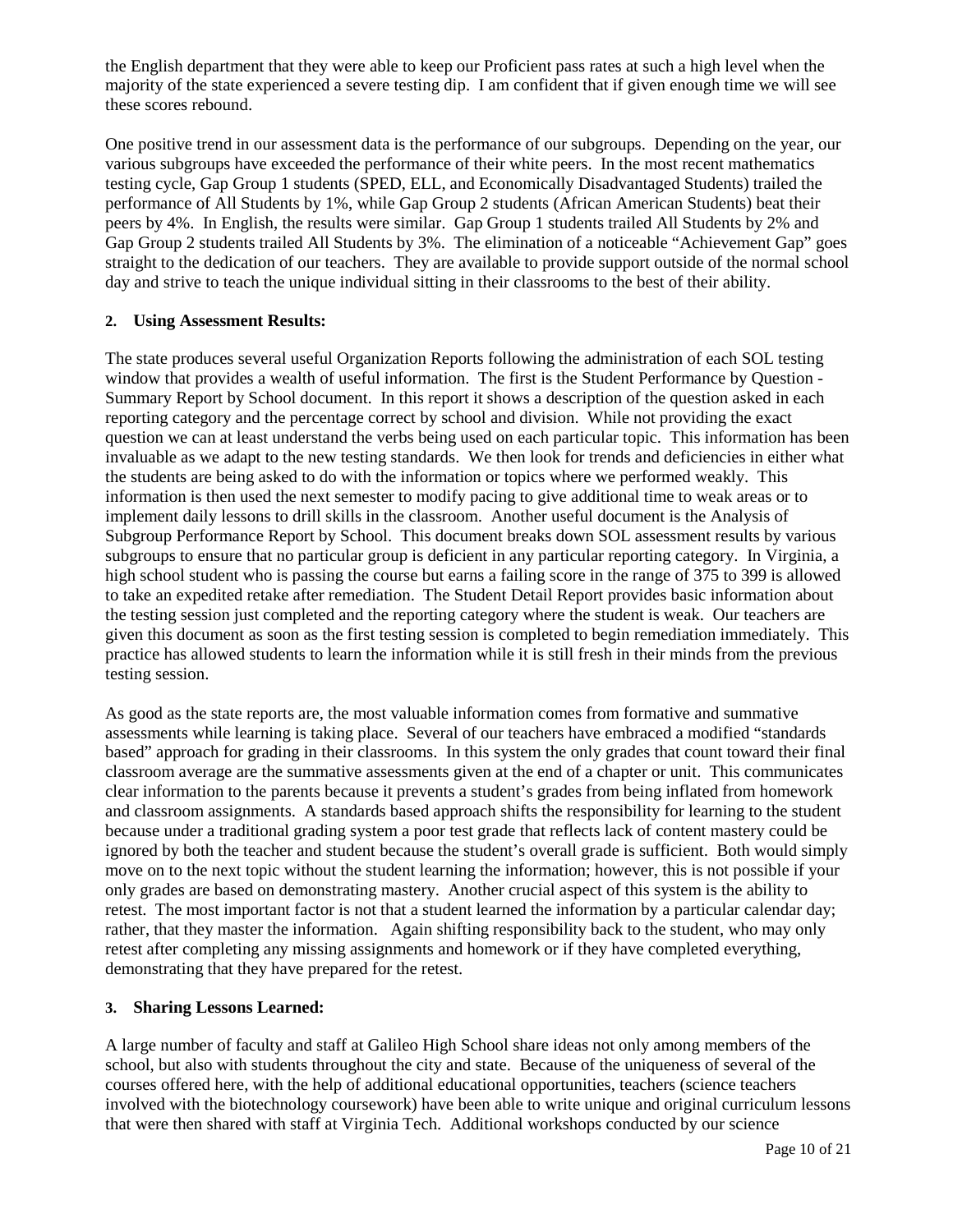department include Reptile and Amphibian Lectures and Workshops that were offered by the Parks and Recreation Department. Additionally, two faculty members presented at the local STEM Conference.

Approximately fifteen students and four faculty members participated in the local STREAM Project, which, through a grant from the city, partnered city conservations and employees with Galileo participants who then used biotechnology tools to identify wildlife and the cleanliness in a local stream. Students and adults cleaned debris, as well so that the creek could once again become free flowing. Students and staff reported their findings to a group of concerned citizens and city leaders.

Galileo was selected to become a pilot school for the Microsoft Office IA Academy. The technology /business instructor from the school currently instructs other schools as they become part of the program. Additionally, she wrote pacing guides for the new finance course required by the state of Virginia. The business instructor also worked in collaboration with a local credit union to create a student run credit union branch here at the school. Students are gaining leadership and banking experience, and a number of community members visit to hear about the program. Another of the technology staff at Galileo trains teachers on how to incorporate various technology tools when using interactive texts.

The Physical Education teacher participated in Project CRESST: Enhancing Clinical Research Education for Science Students and Teachers. They conducted research in their classroom and community about nutrition, diabetes, and what kind of "taster" they are (which helps determines why they eat the types of food they do). This was shared with teachers around the state at VCU.

The Guidance Counselor will make a presentation at the Virginia School Counselors Association during the upcoming summer. She and the International Baccalaureate coordinator recently conducted an informational session on the stages involved in becoming an IB school.

# **4. Engaging Families and Community:**

Galileo Magnet High School enjoys a strong relationship with the downtown Danville community. The strategic investment in and renovation of our current building helped began a movement to bring individuals and businesses back to the downtown area. Since then the city has invested in making the downtown area pedestrian friendly with a complete renovation of Main Street and a rebranding campaign. The new "River District" has helped bring an expansion of businesses into the downtown community.

Therefore, our most successful strategy for building community support is being an active partner in the downtown area. In the last two years, we have hosted the "River District" community learning sessions, served at the ending point for the Christmas Parade while Main Street was being renovated, and hosted joint work sessions of City Council and our School Board. However, we do more than just open our doors to the community. We have partnered in two \$10,000 grants (one to take "ecological samples" of a stream close to our school and then help with the stream clean-up and the other with our local hospital to create a "Happy, Healthy Heart Campaign") through the Community Foundation.

A successful strategy with our parents is simple, open communication. Through our Parent Portal, parents have real time access to student grades and are encouraged to contact their student's teachers as soon as they notice their grades are slipping. We encourage our parents to have their students take advantage of tutoring and we hold several information sessions to help educate our parents on topics of interest. Our college night explains the college process and how to navigate SAT registration, college applications, admission decisions, scholarships, and financial aid components of getting their students into college. Another session is for new drivers who must attend with their parent. A local insurance agent discusses insurance requirements and a police officer discusses the process of getting your license, the rights of the parents concerning this privilege, and the legal responsibilities associated with driving.

Our most successful parental strategy is to be a visible and active partner in their student's lives. From supporting their students at school sponsored events like cross-country meets to attending performances at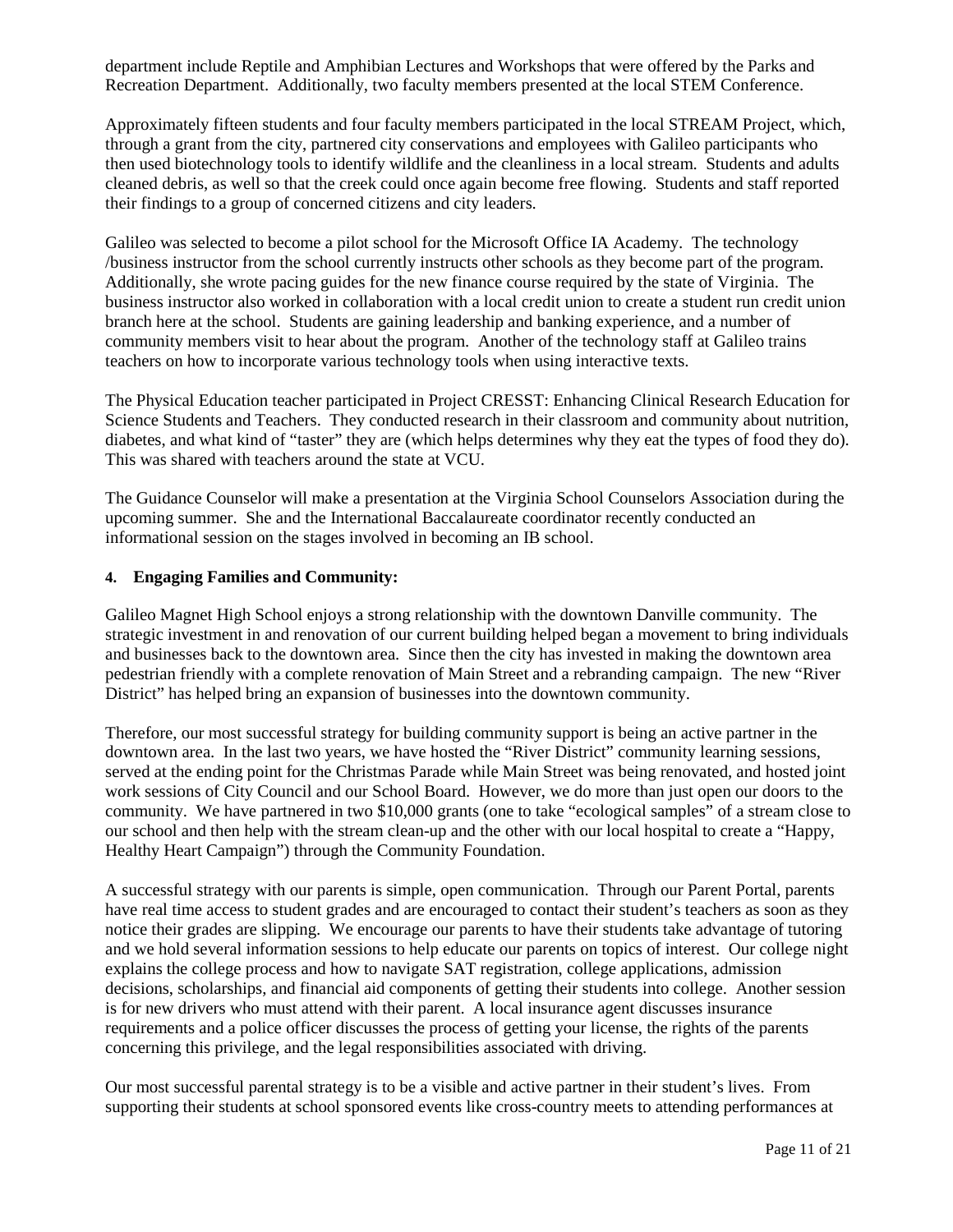our local community theater to chaperoning fieldtrips, we actively try to support our students outside of the classroom. As it is often said, "a student doesn't care what you know until they know how much you care."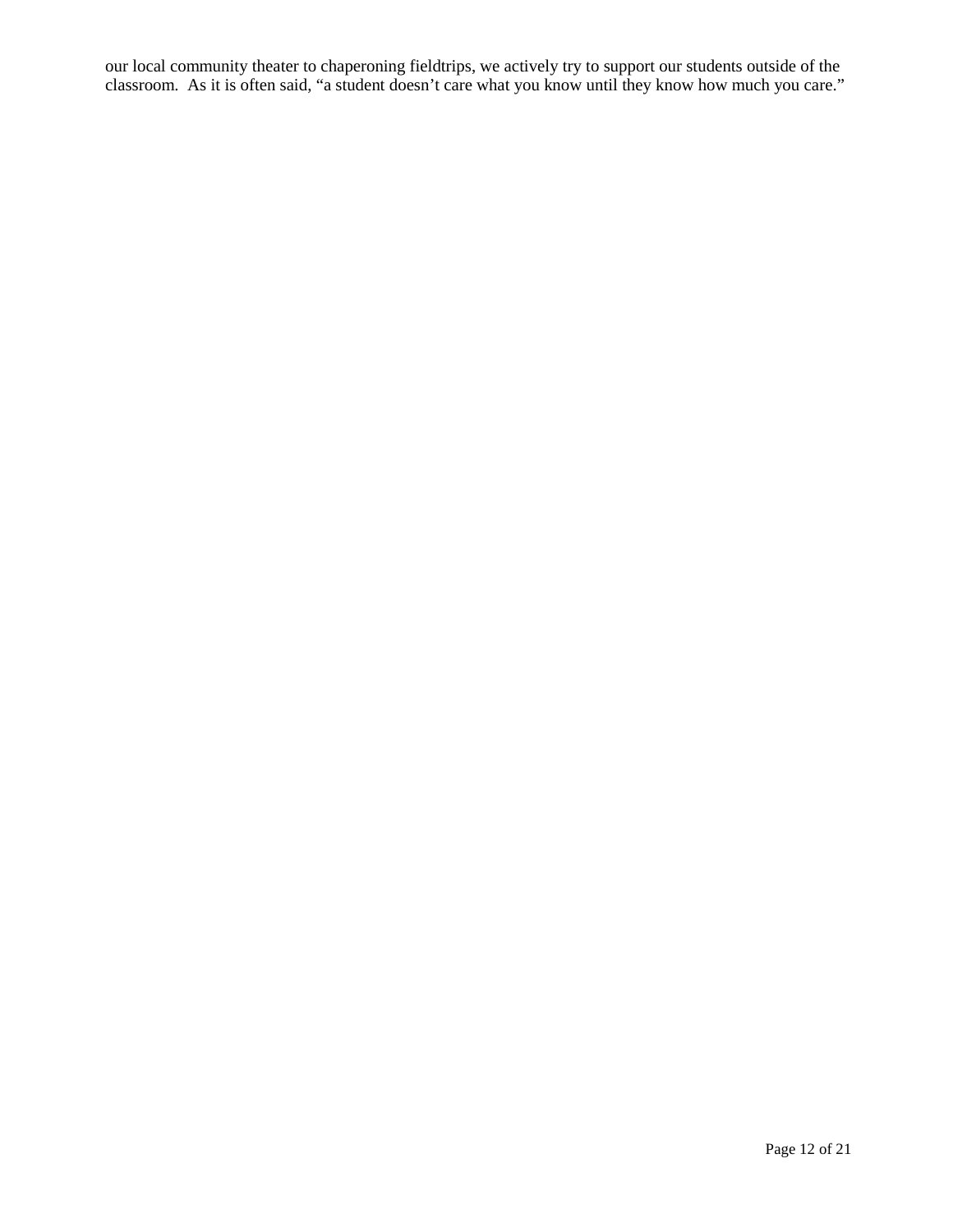# **1. Curriculum:**

Galileo High School is committed to providing a rigorous yet accessible curriculum that is designed to meet the needs of all students. Precise goals and objectives that support an array of class offerings that are unique and relevant for the 21st century are established by the teachers at Galileo, while addressing the expectations of the Virginia Standards of Learning and the requirements for obtaining the International Baccalaureate Programme Diploma.

The English curriculum emphasizes the continued development of reading, writing, listening and speaking skills, while offering opportunities to strengthen critical thinking and research skills. Course offerings include advanced English for all grade levels, British Literature, Women in Literature, and International Baccalaureate English Literature, HL. In addition, a number of journalism courses are offered, and theatre courses that emphasize English skills are available. Minimum requirements include the completion of four years of English and acceptable scores on two of the Virginia Standards of Learning tests.

Mathematics teachers encourage the use of a variety of methods and practices including manipulatives, demonstrations, logic, and reasoning to insure that students will receive a strong foundation in mathematics that will allow them to be able to apply these mathematics skills in real-world situations. Students must complete four mathematics courses, and students are required to pass a minimum of two Standards of Learning tests. Courses offered include Advanced Algebra, Advanced Geometry, Algebra Functions and Data Analysis, Advanced Algebra II/Trigonometry, Advanced Trigonometry, Advanced Pre-calculus, and International Baccalaureate Mathematics, SL.

Galileo offers unique and diverse options in the science department. Teachers use inquiry based instruction and problem-based learning as well as a variety of interesting hands-on lab opportunities and state of the art biotechnology equipment. Students are exposed to the real life implications that science addresses in the 21st century and the methodology of scientific research. Courses include Advanced Earth Science, Advanced Astronomy, Advanced Biology, Advanced Biology II (Anatomy and Physiology), Advanced Biology II (Genetics), Advanced Chemistry, Advanced Physics, AP Environmental Science, and International Baccalaureate Biology, HL. Minimum requirements include the completion of four science courses and the successful completion of 2 Standards of Learning tests. Additionally, elective courses such as Genomics and Biotechnology are offered.

The Social Studies Department at Galileo designs course work that encourage the development of research skills that complement the study of history at the local, national, and global levels. A major focus of the curriculum is the analysis of major historical events and the social implications and impact on the past, present, and future. Courses include Advanced World History I and II, AP European History, AP US History, Advanced US history, and Advanced and AP Government. Additionally, International Baccalaureate History of the Middle East/Peacekeeping, HL, is offered, as is International Baccalaureate Psychology, SL. Four credits and the successful completion of two Standards of Learning tests are required.

Students are required to complete two years of physical education, with an emphasis on health in grade nine, and driver's safety in grade ten.

French and Spanish are offered at levels one through five, and International Baccalaureate Spanish and French, SL are offered as well. As with English, these language courses emphasize listening, speaking, reading, and writing. Additionally, the cultural and historical significance of various French and Spanish speaking countries are explored.

A variety of elective courses which enrich the required courses are available for Galileo students. These courses include Communications/Writing and Publishing, Creative Writing, Computer Information Systems I and II, Multimedia and Web Technologies, and Network Software Operations. Additionally, Theatre Arts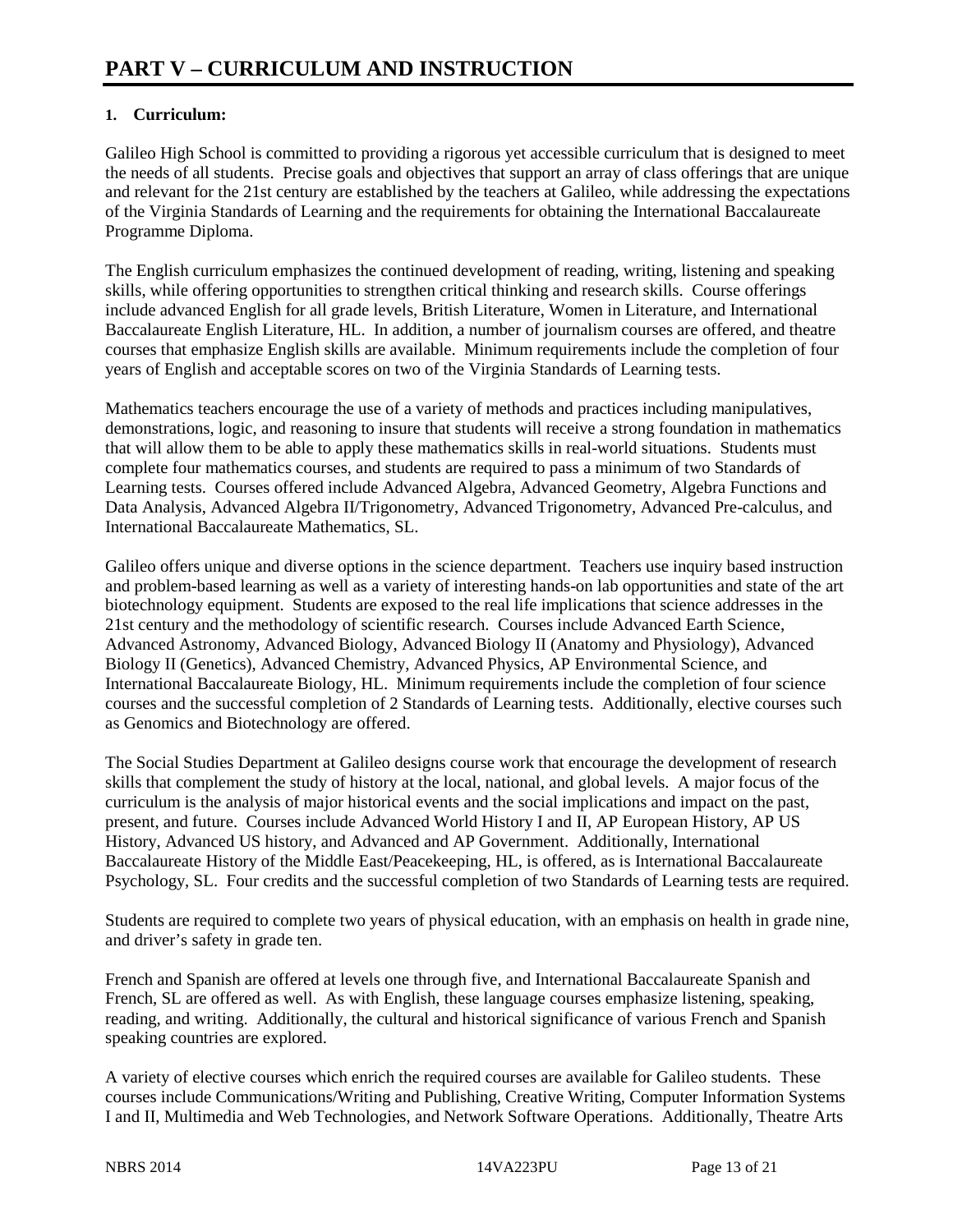I-IV courses are offered, and International Baccalaureate Theatre, SL is offered. Photography, Computer Art, Cinema Studies, and Journalism I-IV are available as well.

# **2. Reading/English:**

The English program at Galileo encompasses grades nine through twelve and is taught by three instructors. Each instructor concentrates primarily on one grade level but all help where needed. With the exceptions of the junior and senior IB classes, the average English class numbers around fifteen students to ensure maximum instructional time with students.

The curriculum endeavors to adhere to the guidelines provided by the state of Virginia while expanding the skills and range of literature to prepare students who elect to enter the IB program in their junior and senior years, to encourage traditional students by offering assignments and assessments somewhat more challenging than the state requirements, and to assist students with special needs to succeed in attaining the required skills and credits to earn a their diploma.

At all levels vocabulary and reading are incorporated in all lessons. Outside reading is encouraged and assessments are designed so that students must write rather than choose correct answers. The ninth grade course emphasizes grammar and writing along with a study in literary genres. The tenth grade course reads and analyzes world literature of varies genres and continue grammar and vocabulary studies with the addition of more formal research skills using electronic media. In the eleventh grade course students study the development of American literature from the beginnings to the present and prepare for the state Standards of Learning End of Course tests in writing and reading. As with earlier courses an emphasis is placed on vocabulary and good writing. The senior level course concentrates on sentence structure and grammar while studying British literature. A formal research paper is completed and students are encouraged to polish and elevate their writing styles. The Higher Level IB program in English follows the international guidelines with four areas of study over two years involving thirteen works of literature by English and world authors. Senior IB students earn college credits after completing the required assignments and scoring acceptable marks on final written examinations.

At all levels attention is given to the individual student in an attempt to differentiate learning in choices and pace. As an example, at the junior level students and parents are provided with a pacing guide that includes all the scheduled reading and writing assignments for the entire semester so that the students and parents can exercise flexibility in the order and completion of the work.

# **3. Mathematics:**

The mathematics department at Galileo High School holds itself to high standards. The state requires that each student complete three different mathematics courses and pass at least one Standards of Learning (SOL) test to earn verified credit. The mathematics department goes beyond those requirements set by the state, requiring students to take at least one math course each year they are in high school. Students are required to continuously work to achieve not just a standard diploma, but to actively work towards an advanced diploma. The mathematics department is comprised of three teachers, each of whom has more than seven years of teaching experience. Two of our three teachers hold Master's degrees.

Courses offered at Galileo are: Algebra I; Advanced Geometry; Algebra, Functions, and Data Analysis; Advanced Algebra II/Trigonometry; Algebra III/Trigonometry; Pre-calculus; and IB Mathematics. We are teamed with Danville Community College to offer students Pre-Calculus for college credit. We are also currently partnered with Virtual Virginia to offer online access to AP Calculus and AP Statistics to our students as well. Students are individually evaluated in each mathematics course and advised as to which course would be best suited for the student to take next. Students may even be advised to audit a course they have previously passed with low marks to ensure success in the next course.

The teachers at Galileo High School use a variety of instructional methods to reach all students. Direct instruction through lecture and demonstration, cooperative learning activities, manipulative, puzzles, and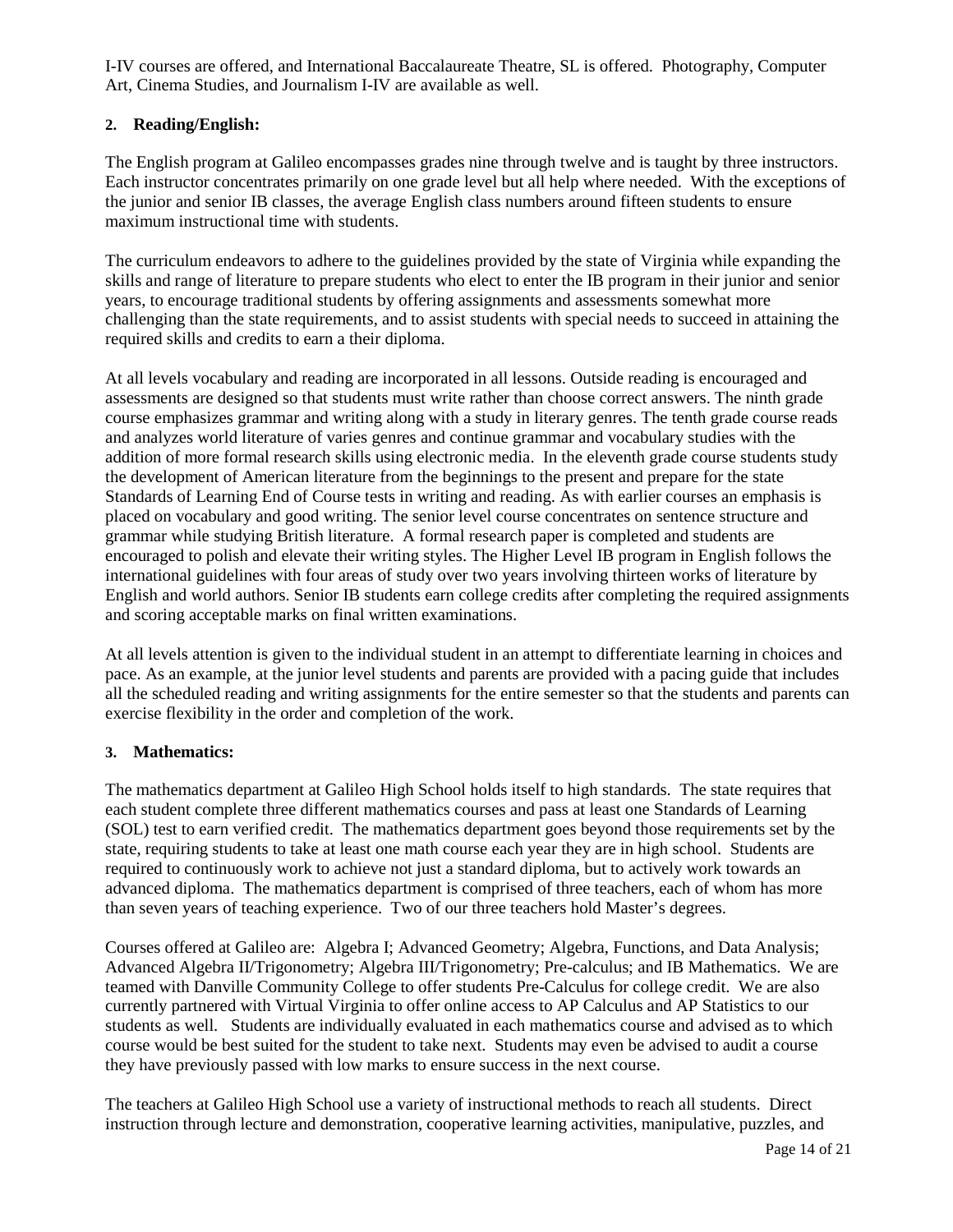kinesthetic games are all used to provide instruction to all the various learning styles of our students. Lessons are differentiated to provide skill building activities for struggling students as well as challenging problems for advanced students. The teachers at Galileo High School strive to keep all students sufficiently challenged and constantly working to achieve a higher level of success. Technology is incorporated into the classroom with the use of graphing calculators, Promethean interactive white boards, and laptops available in each classroom.

Every class at Galileo offers inclusion for all of our special needs students. Teachers offer tutoring before and after school for students seeking extra help. All three mathematics teachers maintain their own classroom website where classroom notes and assignments are posted daily. Students are also provided links to additional resources related to the topic covered in class.

# **4. Additional Curriculum Area:**

Galileo Magnet High School provides students with the opportunity to complete several course elective strands, as well as additional extracurricular activities. These diverse opportunities help to cultivate the interests of students and prepare students for college or career paths beyond secondary education. Galileo does not restrict students to the completion of one strand, and many students may choose to take courses in various areas.

The Advanced Biotechnology program is a science-related strand that begins after the completion of Advanced Biology. Courses include Advanced Biology II: Genetics, Advanced Applications of Biotechnology, and Advanced Microbial Genomics. Students look at important discoveries in DNA science, the role of DNA in the cell, and the applications of this knowledge in agriculture, forensics, and medicine. Students also learn to extract DNA from bacteria, identify bacteria through staining, and use gel electrophoresis, in conjunction with bioinformatics tools, to study genes. As this program provides consistent hands-on opportunities, Galileo is proud to share the news that students, during the 2012-2013 school year, were able to successfully clone cauliflower.

The Career and Technical Education (CTE) program, a Microsoft IT Academy member, allows students to obtain Microsoft Office certifications. As of Spring 2014, 107 Galileo students obtained a certification in Microsoft PowerPoint, Word, or Excel. The classes within this program include Advanced Computer Applications, Computer Information Systems I, and Computer Information Systems II. The CTE department additionally helps students to obtain financial certification through the Personal Finance and Economics course. As of Spring 2014, 47 Galileo students have received a W!se Financial Literacy certification. Concurrently, students enrolled in the Personal Finance and Economics course also possess the opportunity to apply for a position in the Falcon Branch of the URW Federal Credit Union. The Falcon Branch of the URW Federal Credit Union is a fully functioning banking institution housed on the Galileo campus. Galileo students are able to gain banking experience, begin to save money, and cash checks at school. In addition to their on-campus jobs, student employees are also able to work in a local URW banking branch on Saturdays.

Students have the opportunity to enrich their education through our visual and performing arts programs through the Advanced Publications or Advanced Theatre Performance and Communications strands. The courses associated with Publications involve four classes of Journalism and two classes of Publications Graphics. Students are able to work with the development of the school yearbook and contribute to information provided in the online school newspaper, MishMash. Students are also able to choose from five levels of theatre arts classes, including a rigorous and year-long International Baccalaureate (IB) course. Galileo provides Introduction to Cinema Arts for a multifaceted experience of creativity, as well. In addition to academic classes, Galileo features many performance productions through our Glee Club and Theatre Guild. All students, with satisfactory academic records, are able to participate as cast and crew members in these activities.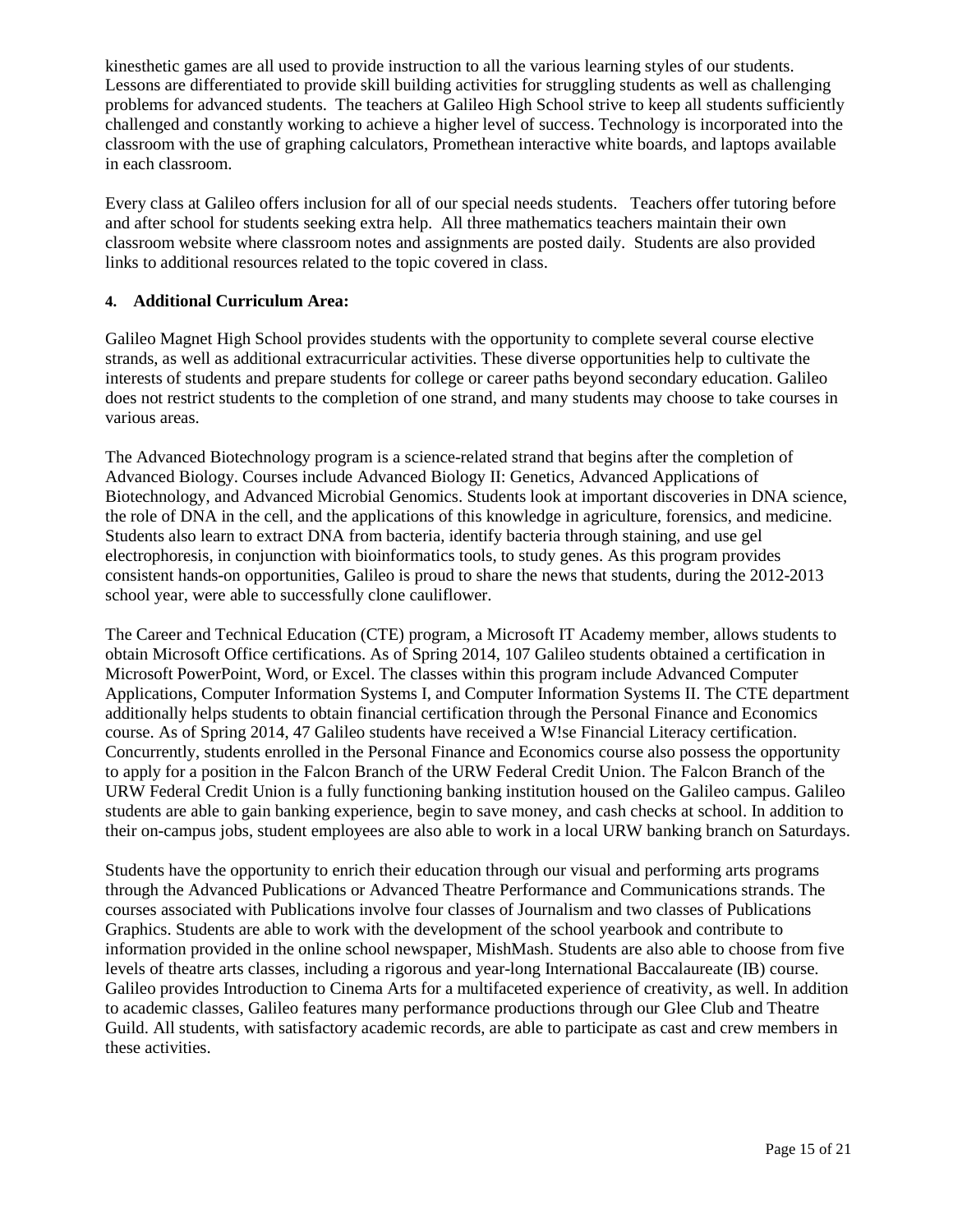# **5. Instructional Methods:**

The faculty at Galileo strives to individualize instruction and to reach every student by using a variety of researched based practices and strategies to address their individual ability level. As a school of choice, our student body is made up of all learning levels from the academically gifted in the International Baccalaureate program, to the average student who may struggle in the advanced curriculum offered, to our students requiring special education services. With such a diverse population it is imperative that we strive to meet them at a place where they can be successful.

Galileo prides itself on using the latest classroom technology to help reach all learning styles and this is supported by our Instructional Technology Resource Teacher who helps teachers effectively integrate technology for the benefit of all students. Many teachers have begun to flip various elements of their classroom to further enhance their ability to support the student in the classroom and allow students to participate in anytime learning.

To meet our special needs population, we meet individually with each classroom teacher who will have a student needing additional service. Our special education teacher provides a copy of accommodations/ modifications as well as a description of present level of performance documented from their formal Individual Education Plan (IEP). This is further enhanced by the fact that in such a small setting our special education teacher knows the students and can provide suggestions of strategies used in previous classrooms. The guidance counselor meets with each teacher of students having a Section 504 plan to discuss accommodations/modifications to be provided for those students. This is supported by continuous updates on medical conditions and changes that need to be made to the plan.

Teachers work to implement best practices from "Classroom Instruction that Works" in their daily instruction. Cooperative groups, project based learning that generates and tests hypotheses, and nonlinguistic representations can be seen daily in the classroom. Several teachers provide a detail pacing guides and allow students the flexibility to learn at their own pace. Individual teachers have created class web pages with detailed course information to help parents support instruction at home. To support the classroom teacher, students with disabilities are given the option of enrolling in an Academic Development class with their special education case manager to help with remediation, organizational skills, complete assignments from regular class with assistance, retake tests, etc.

# **6. Professional Development:**

Galileo Magnet High School is small which allows for tremendous flexibility and individualization of professional development activities. As an International Baccalaureate World School, we participate in all required professional development workshops to ensure our students are given their best opportunity to succeed on the rigorous IB exams. Additionally, we take advantage of College Board workshops to strengthen our AP course offerings. Teachers are encouraged to attend relevant conferences and workshops in their discipline such as Foreign Language Association of Virginia (FLAVA). Our teachers participate in state workshops to ensure alignment of curriculum at the school but also to be active members of curriculum and test creation committees. Over 70% of the faculty possesses a Master's Degree which demonstrates their commitment to staying abreast of current research in their chosen discipline.

As a staff we have focused on two school-wide activities this year. The first is a book study on "Classroom Instruction that Works" to supplement our current instructional strategies and align terminology with practice for our new teacher evaluation system. The other is an online course called "Master Teacher," that delivers module-based curriculum. Teachers are given one month to complete 6 modules on a wide-range of topics (classroom management, parental engagement, standards based grading, researched based instructional practices, teacher morale, etc.). This information is concise and pertinent but the main purpose is to familiarize our staff with the online model. Our district is pursuing a 1:1 technology initiative to increase blended learning opportunities for our students and as a staff we want to be at the forefront of that movement.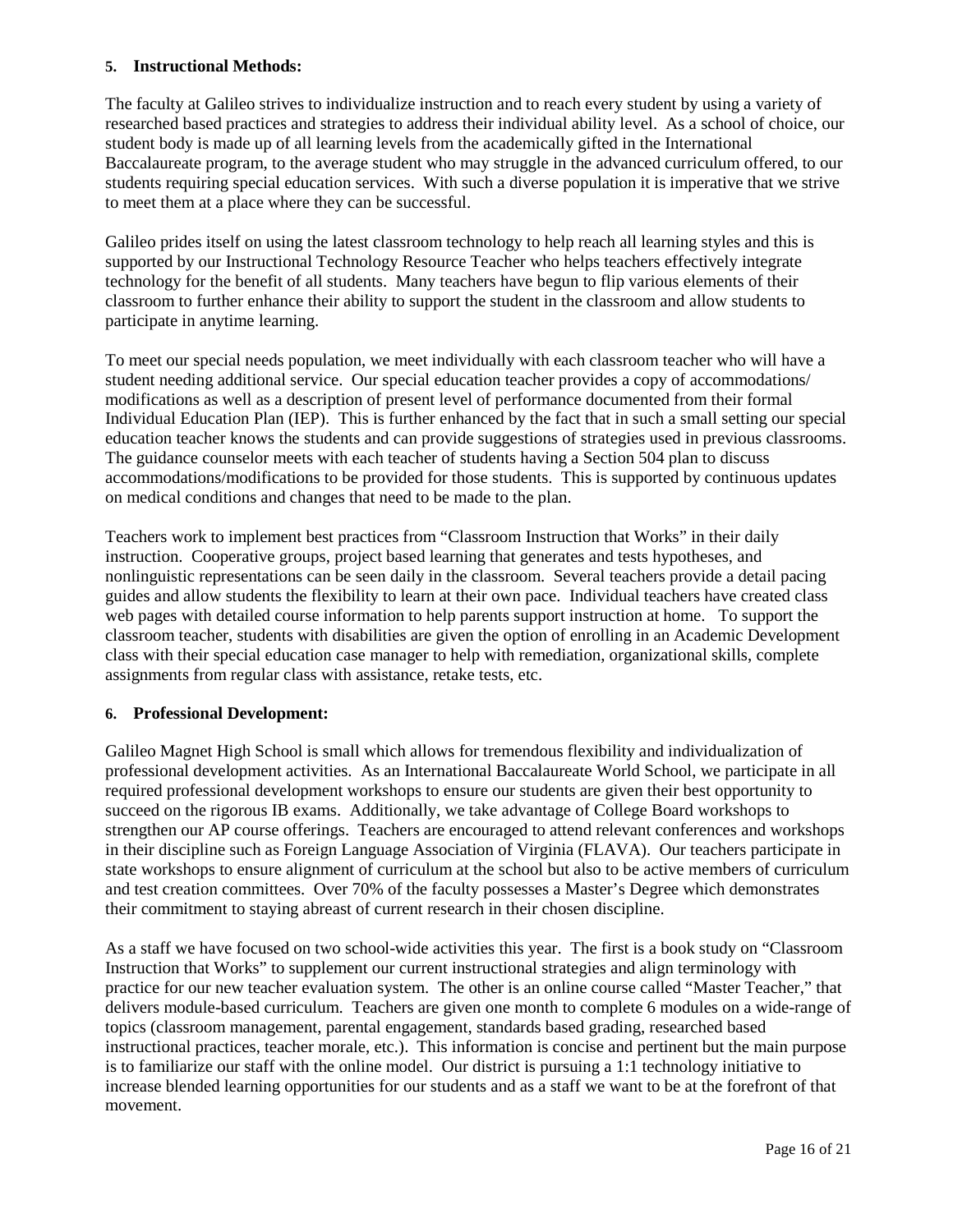# **7. School Leadership**

The school leadership team at Galileo Magnet High School is comprised of one principal and two support personnel; the guidance counselor and the International Baccalaureate Coordinator. All three individuals are dedicated to extensive collaboration to ensure that "Global Competition Starts Here!"

Galileo's principal is dedicated to ensuring exceptional student achievement and has placed high expectations on the students and teachers. He is a true leader inspiring and placing faith in the faculty to provide a professional and effective learning environment for students. It is his belief that as a professional learning community, each individual is tasked with a unique job that is essential in the overall success of Galileo. No one position is more valued than another and that we all must be successful individually to have collective success.

Several systemic changes were implemented after his arrival to ensure our students are prepared for life after high school. Students are now required to take a core class each year of high school and must work towards earning an advanced diploma. Scheduling was addressed through teacher collaboration and several new courses were created to ensure students were able to progress successfully, especially in mathematics. Also, expectations of behavior and consequences were clearly established to ensure students were clear as to what is expected of them.

Another guiding philosophy of the administration is that school should be fun for the students so that they are connected. This is a time in their lives when they make memories that will last forever so in the past three years, we have instituted a powder-puff game, student faculty basketball and dodge ball game, fall and spring dances, promotion of teacher sponsored field trips which have traveled to the Goddard Space Center and to Broadway shows. Our clubs have remained extremely active and the administrator even kissed a goat when a fundraising goal with meet that provided livestock to families in Africa.

The guidance counselor and International Baccalaureate Coordinator are essential to Galileo's success as they ensure our students progress through high school with the necessary support to reach their goals. Each individual is a consummate professional charged with the task of making their respective programs as strong as possible. They each hold information sessions with parents, advise and schedule students for success, and provide support for individual students. The true strength of the school comes from these individuals and the faculty they support.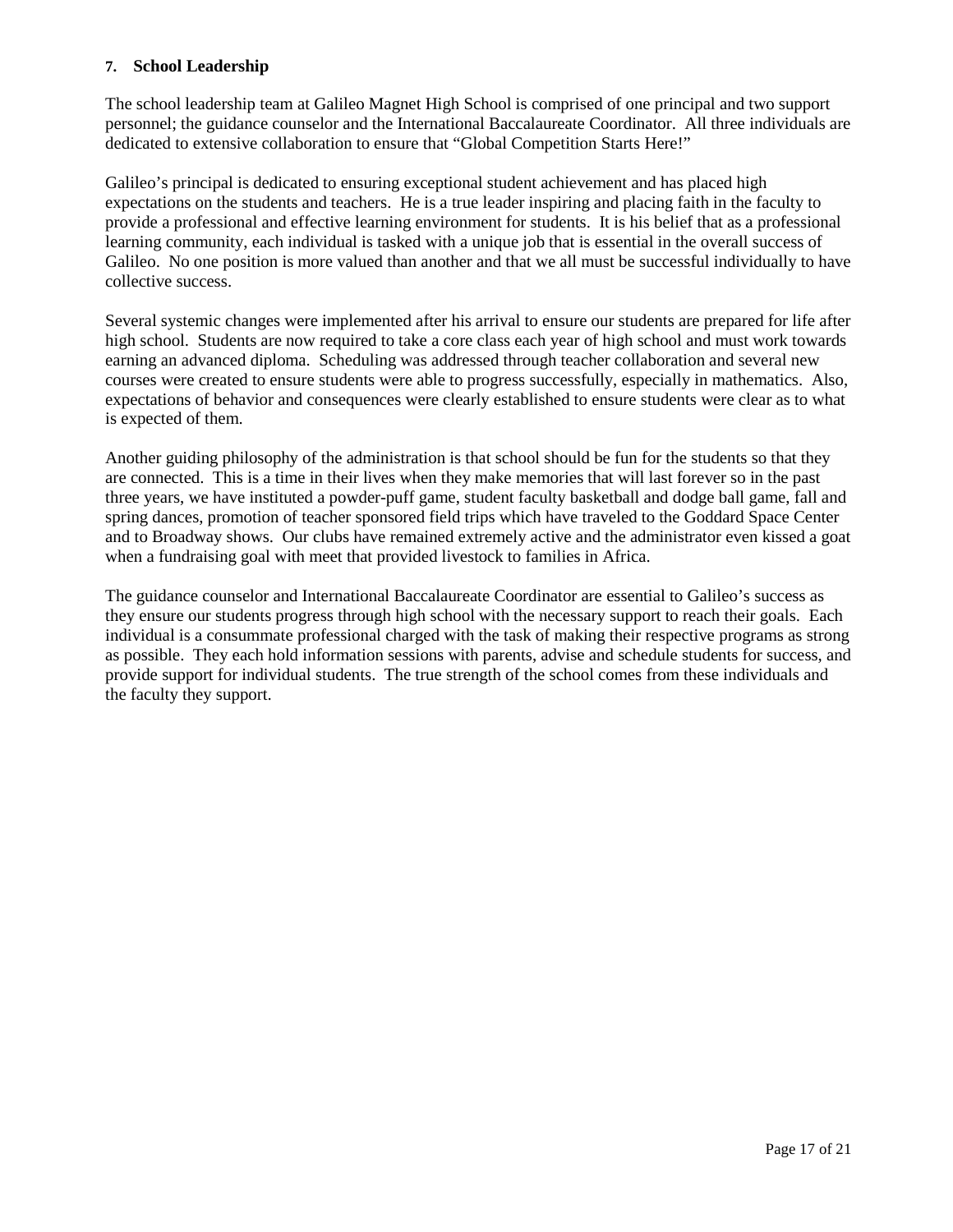# **STATE CRITERION--REFERENCED TESTS**

**Subject:** Math **Test:** Mathematics Performance (Algebra I, Algebra II, and Geometry) **All Students Tested/Grade:** 11 **Edition/Publication Year:** 2013

Publisher: **Pearson Education** 

| School Year                                    | 2012-2013      | 2011-2012        | 2010-2011      | 2009-2010      | 2008-2009      |
|------------------------------------------------|----------------|------------------|----------------|----------------|----------------|
| Testing month                                  | May            | May              | May            | May            | May            |
| <b>SCHOOL SCORES*</b>                          |                |                  |                |                |                |
| Passed                                         | 91             | 82               | 92             | 92             | 92             |
| Passed Advanced                                | 13             | 13               | 27             | 29             | 28             |
| Number of students tested                      | 116            | 156              | 156            | 147            | 141            |
| Percent of total students tested               | 100            | 99               | 97             | 100            | 98             |
| Number of students tested with                 | $\overline{0}$ | $\overline{0}$   | $\overline{0}$ | $\overline{0}$ | $\overline{0}$ |
| alternative assessment                         |                |                  |                |                |                |
| % of students tested with                      |                |                  |                |                |                |
| alternative assessment                         |                |                  |                |                |                |
| <b>SUBGROUP SCORES</b>                         |                |                  |                |                |                |
| 1. Free and Reduced-Price                      |                |                  |                |                |                |
| Meals/Socio-Economic/                          |                |                  |                |                |                |
| <b>Disadvantaged Students</b>                  |                |                  |                |                |                |
| Passed                                         | 89             | 75               | 95             | 94             | 92             |
| Passed Advanced                                | 14             | $\overline{4}$   | 26             | 28             | 30             |
| Number of students tested                      | 52             | 82               | 67             | 59             | 40             |
| 2. Students receiving Special                  |                |                  |                |                |                |
| <b>Education</b>                               |                |                  |                |                |                |
| Passed                                         |                |                  | 82             |                | 100            |
| <b>Passed Advanced</b>                         |                |                  | 9              |                | 9              |
| Number of students tested                      | 3              | 9                | 6              | 11             | 12             |
| 3. English Language Learner<br><b>Students</b> |                |                  |                |                |                |
| Passed                                         |                |                  |                |                |                |
| <b>Passed Advanced</b>                         |                |                  |                |                |                |
| Number of students tested                      | $\overline{2}$ | $\boldsymbol{0}$ | 3              | 3              | $\overline{4}$ |
| 4. Hispanic or Latino                          |                |                  |                |                |                |
| <b>Students</b>                                |                |                  |                |                |                |
| Passed                                         |                |                  |                |                |                |
| <b>Passed Advanced</b>                         |                |                  |                |                |                |
| Number of students tested                      | $\overline{4}$ | $\mathbf{0}$     | 3              | 5              | $\overline{4}$ |
| 5. African-American                            |                |                  |                |                |                |
| <b>Students</b>                                |                |                  |                |                |                |
| Passed                                         | 95             | 78               | 90             | 96             | 95             |
| Passed Advanced                                | 11             | 8                | 16             | 14             | 26             |
| Number of students tested                      | 56             | 80               | 66             | 72             | 50             |
| <b>6. Asian Students</b>                       |                |                  |                |                |                |
| Passed                                         |                |                  |                |                |                |
| Passed Advanced                                |                |                  |                |                |                |
| Number of students tested                      |                |                  |                |                |                |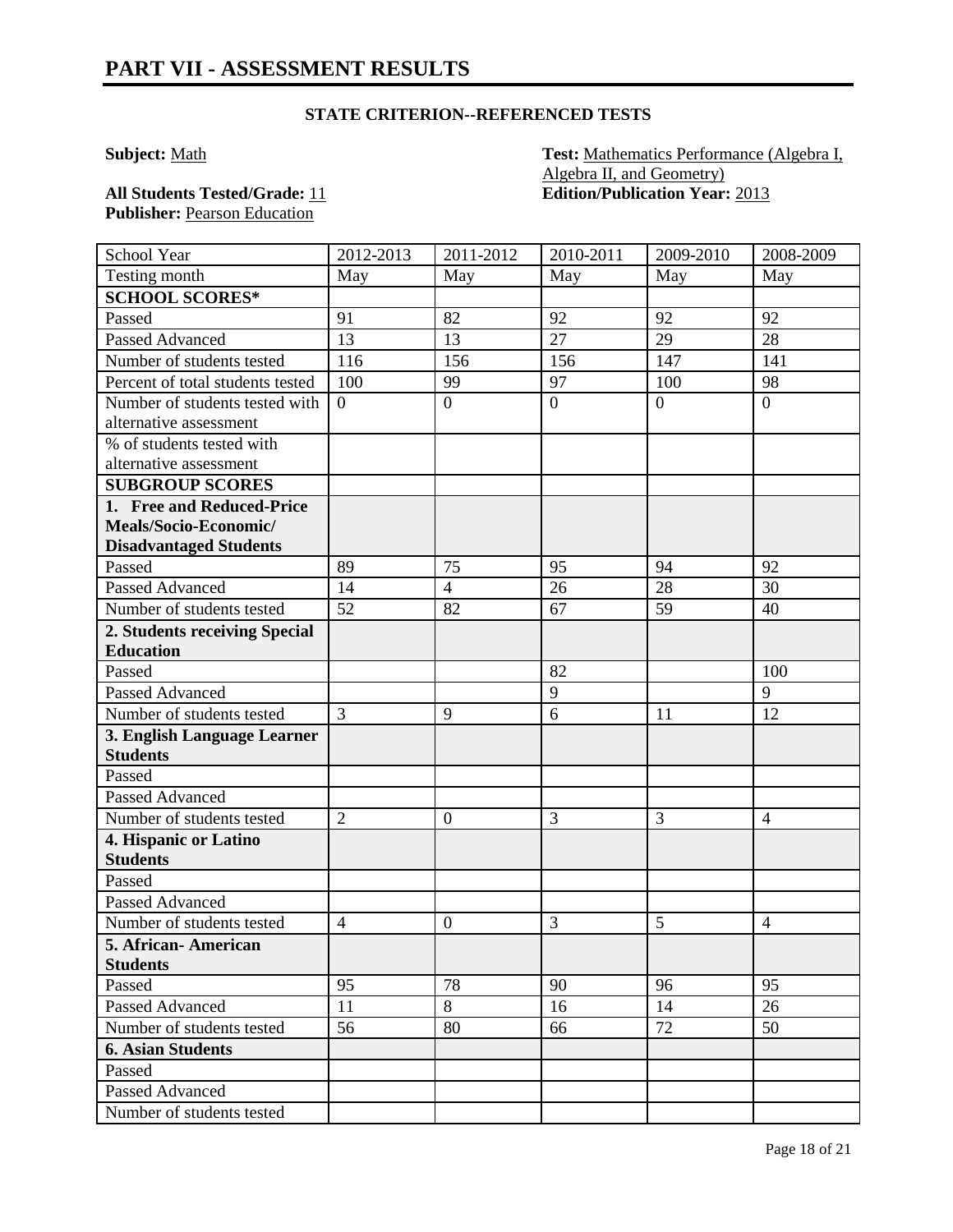| 7. American Indian or            |    |    |    |    |    |
|----------------------------------|----|----|----|----|----|
| <b>Alaska Native Students</b>    |    |    |    |    |    |
| Passed                           |    |    |    |    |    |
| <b>Passed Advanced</b>           |    |    |    |    |    |
| Number of students tested        |    |    |    |    |    |
| 8. Native Hawaiian or other      |    |    |    |    |    |
| <b>Pacific Islander Students</b> |    |    |    |    |    |
| Passed                           |    |    |    |    |    |
| Passed Advanced                  |    |    |    |    |    |
| Number of students tested        |    |    |    |    |    |
| 9. White Students                |    |    |    |    |    |
| Passed                           | 86 | 83 | 95 | 90 | 89 |
| <b>Passed Advanced</b>           | 11 | 11 | 39 | 38 | 27 |
| Number of students tested        | 63 | 72 | 81 | 65 | 82 |
| 10. Two or More Races            |    |    |    |    |    |
| identified Students              |    |    |    |    |    |
| Passed                           |    |    |    |    |    |
| Passed Advanced                  |    |    |    |    |    |
| Number of students tested        |    |    |    |    |    |
| 11. Other 1: Other 1             |    |    |    |    |    |
| Passed                           |    |    |    |    |    |
| <b>Passed Advanced</b>           |    |    |    |    |    |
| Number of students tested        |    |    |    |    |    |
| 12. Other 2: Other 2             |    |    |    |    |    |
| Passed                           |    |    |    |    |    |
| Passed Advanced                  |    |    |    |    |    |
| Number of students tested        |    |    |    |    |    |
| 13. Other 3: Other 3             |    |    |    |    |    |
| Passed                           |    |    |    |    |    |
| <b>Passed Advanced</b>           |    |    |    |    |    |
| Number of students tested        |    |    |    |    |    |

**NOTES:** TS = % left blank are student populations that are defined as too small by the state to report due to confidentiality concerns.

2011-2012 was the first year implementing the revised Mathematics EOC curriculum and assessments.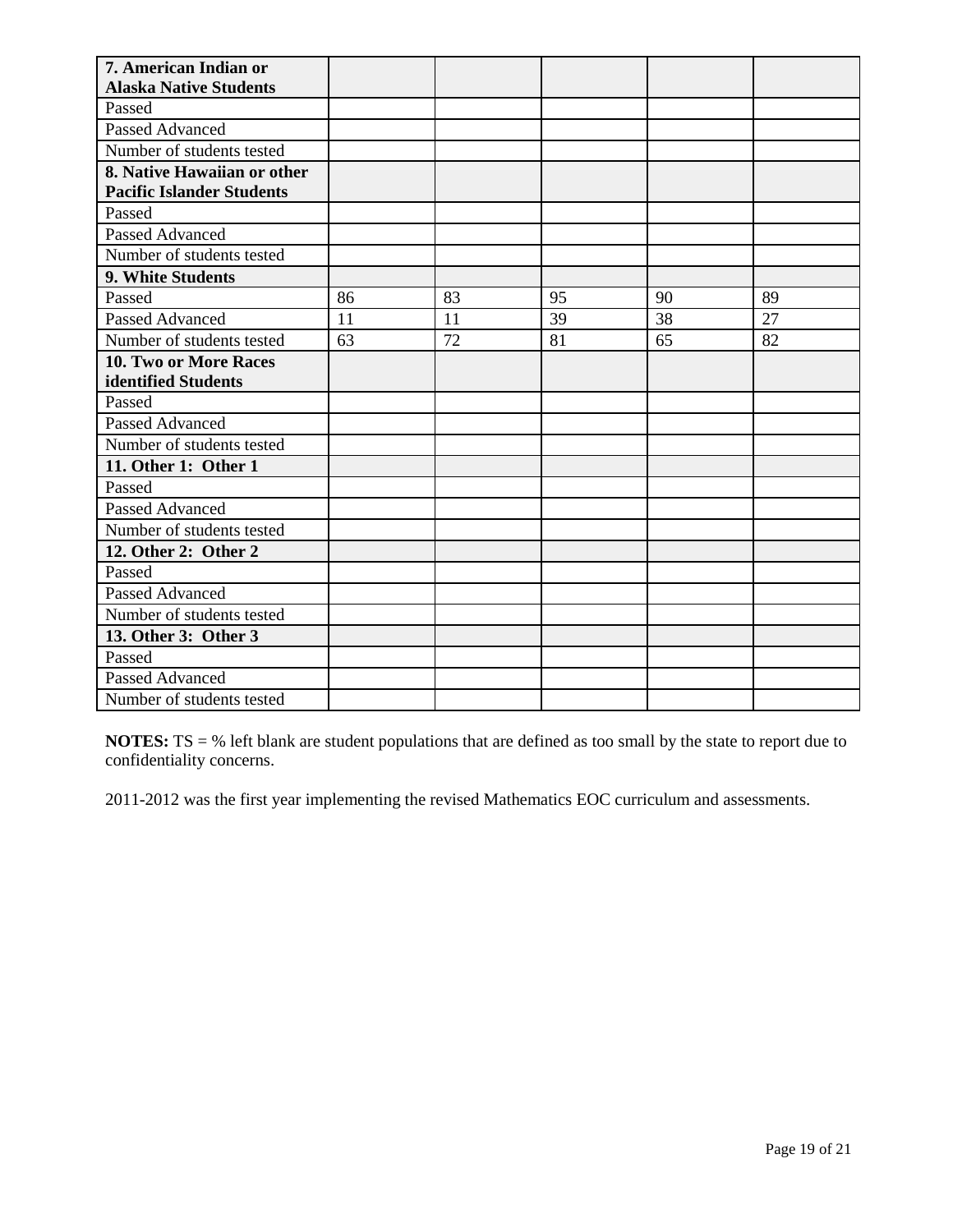### **STATE CRITERION--REFERENCED TESTS**

# **Subject:** Reading/ELA **Test:** EOC English (2010) **All Students Tested/Grade:** 11 **Edition/Publication Year:** 2013 Publisher: **Pearson Education**

| School Year                      | 2012-2013        | 2011-2012        | 2010-2011      | 2009-2010        | 2008-2009      |
|----------------------------------|------------------|------------------|----------------|------------------|----------------|
| Testing month                    | May              | May              | May            | May              | May            |
| <b>SCHOOL SCORES*</b>            |                  |                  |                |                  |                |
| % Passed                         | 98               | 97               | 99             | 98               | 95             |
| % Passed Advanced                | $\overline{7}$   | 62               | 47             | 56               | 54             |
| Number of students tested        | 63               | 75               | 49             | 62               | 62             |
| Percent of total students tested | 100              | 100              | 99             | 100              | 100            |
| Number of students tested with   | $\boldsymbol{0}$ | $\boldsymbol{0}$ | $\overline{0}$ | $\boldsymbol{0}$ | $\overline{0}$ |
| alternative assessment           |                  |                  |                |                  |                |
| % of students tested with        |                  |                  |                |                  |                |
| alternative assessment           |                  |                  |                |                  |                |
| <b>SUBGROUP SCORES</b>           |                  |                  |                |                  |                |
| 1. Free and Reduced-Price        |                  |                  |                |                  |                |
| Meals/Socio-Economic/            |                  |                  |                |                  |                |
| <b>Disadvantaged Students</b>    |                  |                  |                |                  |                |
| % Passed                         | 96               | 92               | 97             | 100              | 89             |
| % Passed Advanced                | $\overline{4}$   | 50               | 42             | 45               | 39             |
| Number of students tested        | 24               | 32               | 20             | 16               | 14             |
| 2. Students receiving Special    |                  |                  |                |                  |                |
| <b>Education</b>                 |                  |                  |                |                  |                |
| % Passed                         |                  |                  |                |                  |                |
| % Passed Advanced                |                  |                  |                |                  |                |
| Number of students tested        | 5                | 6                | 2              | 8                | 3              |
| 3. English Language Learner      |                  |                  |                |                  |                |
| <b>Students</b>                  |                  |                  |                |                  |                |
| % Passed                         |                  |                  |                |                  |                |
| % Passed Advanced                |                  |                  |                |                  |                |
| Number of students tested        | $\boldsymbol{0}$ | $\mathbf{0}$     | $\overline{0}$ | 1                | 4              |
| 4. Hispanic or Latino            |                  |                  |                |                  |                |
| <b>Students</b>                  |                  |                  |                |                  |                |
| % Passed                         |                  |                  |                |                  |                |
| % Passed Advanced                |                  |                  |                |                  |                |
| Number of students tested        | $\overline{0}$   | 1                | $\overline{2}$ | $\overline{0}$   | 3              |
| 5. African-American              |                  |                  |                |                  |                |
| <b>Students</b>                  |                  |                  |                |                  |                |
| % Passed                         | 95               | 95               | 98             | 100              | 91             |
| % Passed Advanced                | $\overline{0}$   | 59               | 40             | 28               | 45             |
| Number of students tested        | 21               | 44               | 18             | 20               | 16             |
| <b>6. Asian Students</b>         |                  |                  |                |                  |                |
| % Passed                         |                  |                  |                |                  |                |
| % Passed Advanced                |                  |                  |                |                  |                |
| Number of students tested        |                  |                  |                |                  |                |
| 7. American Indian or            |                  |                  |                |                  |                |
| <b>Alaska Native Students</b>    |                  |                  |                |                  |                |
| % Passed                         |                  |                  |                |                  |                |
| % Passed Advanced                |                  |                  |                |                  |                |